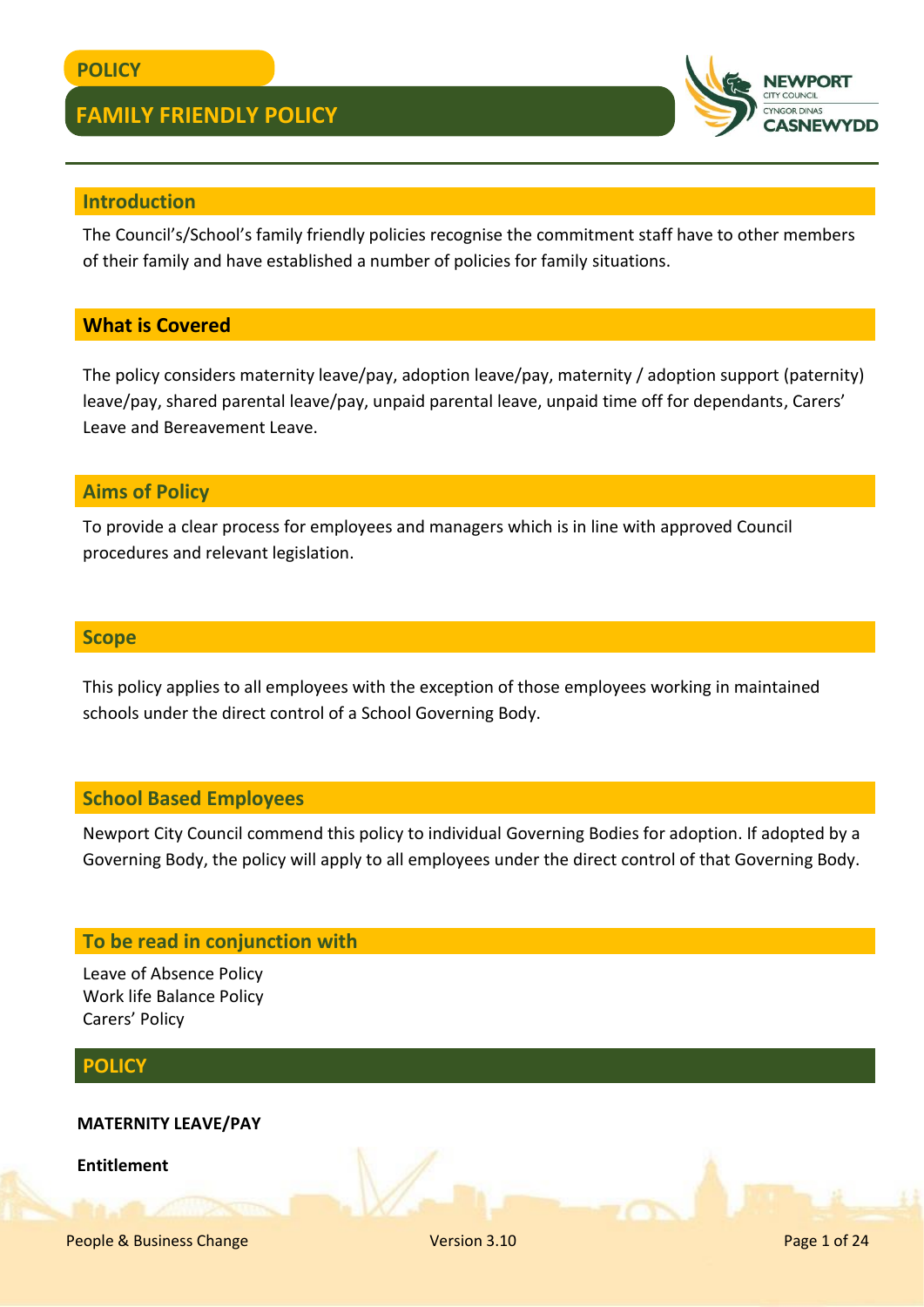

All employees are entitled to 26 weeks ordinary maternity leave and 26 weeks additional maternity leave, regardless of the length of local government service.

#### *[Employees Quick Reference Guide](http://www.newport.gov.uk/documents/Policies/HR-Maternity-Leave-Pay---Employees-Quick-Reference-Guide.pdf)*

#### **Procedure**

- 1. An employee should notify their Manager / Head Teacher as soon as possible that they are pregnant. This is especially important for Health and Safety reasons and should they be taken ill at work. This will be kept confidential if the employee wishes.
- 2. An employee should try to indicate to their Manager / Head Teacher when they wish their maternity leave to start as soon as possible; however an employee must give written notice to their Manager / Head Teacher by the end of the 15th week before their Expected Week of Childbirth (EWC) detailing:
	- That they will be absent from work because of pregnancy,
	- When they are going to start their maternity leave and
	- The date of Expected Week of Childbirth.

An employee can do this by completing the [Maternity / Adoption Recording form](file://///mshome01/home/cercas/HR-Maternity-Adoption-Recording-Form.docx) as soon as they receive their MAT B1 form (sometimes known as a Maternity Certificate) from their doctor or midwife. The employee will be informed of their expected date of return from their maternity leave within 28 days of their Maternity/Adoption Recording form being received.

If possible, an employee's Manager / Head Teacher would also appreciate an indication of whether the employee intends to return to work.

3. An employee should check their entitlement to maternity leave and pay. Entitlements will depend on their length of continuous local government service.

For further guidance on the procedure please follow the [Maternity Procedure Flow Chart](file://///mscs01/cs/HRP/Human%20Resources/HR_DATA/POLICIES_GUIDANCE_FORMS/CURRENT%20POLICIES,%20FORMS%20&%20GUIDANCE/Maternity,%20Paternity%20&%20Adoption/Forms/Maternity%20Procedure%20Flow%20Chart.docx)

#### **Eligibility for Statutory Maternity Pay (SMP)**

In order to qualify for SMP an employee must fulfil the following criteria:

1. Have been continuously employed for at least 26 weeks (irrespective of the number of hours worked)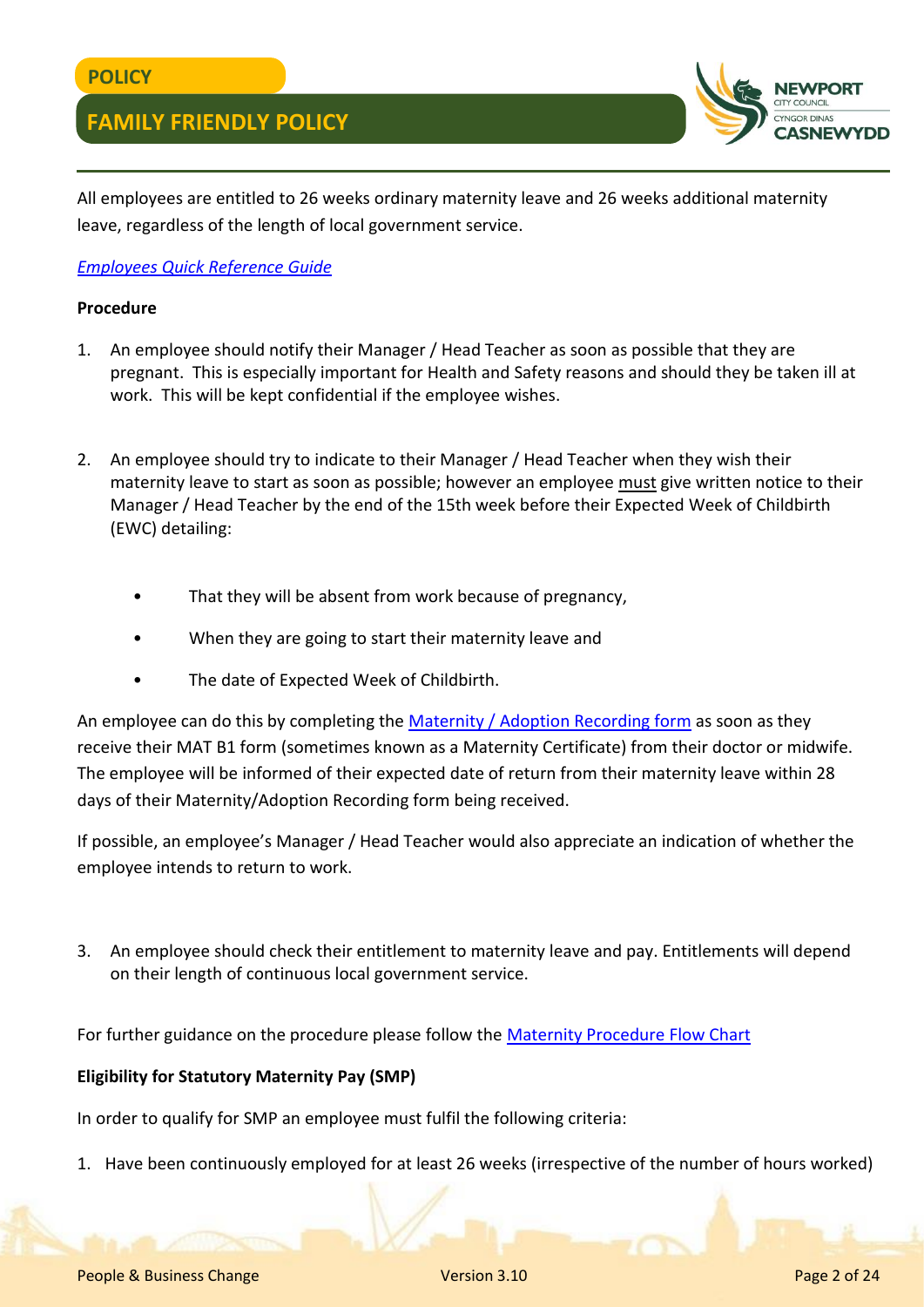**ASNEWYDD** 

into the 15<sup>th</sup> week before the EWC.

- 2. Have average weekly earnings equal of not less than the lower earnings limit for National Insurance Contributions which is in force during the qualifying week.
- 3. Still be pregnant at the  $11<sup>th</sup>$  week before the EWC, or have already been through childbirth.
- 4. Have stopped working for their employer wholly or partly because of pregnancy or childbirth.
- 5. Provide their Manager / Head Teacher with notice of their maternity absence.
- 6. Provide their Manager / Head Teacher with evidence of their EWC.

If an employee is not eligible for SMP then they may be eligible for Maternity Allowance (MA).

#### **Eligibility for Maternity Allowance (MA)**

In order to qualify for MA an employee must fulfil the following criteria:

- 1. Be pregnant, and have reached or been through childbirth before reaching the commencement of the 11<sup>th</sup> week before the EWC.
- 2. Have been an employed or self-employed earner for at least 26 weeks in the 66 weeks ending with the week before the EWC.
- 3. Not be entitled to statutory maternity pay for the same week in respect of the same pregnancy.

#### **Statutory Maternity Pay (SMP)**

- 1. Where an employee has indicated that they do not intend to return to work, they will be entitled to 39 weeks Statutory Maternity Pay (SMP) / Maternity Allowance (MA).
- 2. The first 6 weeks is payable at 90% of the employee's average weekly earnings. The remaining 33 weeks is payable at a rate set by the Government for the relevant tax year, or at 90% of the employee's average weekly earnings, if this figure is lower than the Government's set weekly rate.

#### **Occupational Maternity Pay (OMP)**

- 1. An employee must have at least one year's continuous local government service to qualify for occupational maternity pay.
- 2. Length of continuous local government service is calculated at the beginning of the 11th week before an employee's Expected Week of Childbirth (EWC). Your service must be unbroken for 1 year prior to this date.
- 3. Occupational Maternity Pay (OMP) is paid on the understanding that the employee will return to local authority employment, therefore, an employee will be required to repay payments made in excess of Statutory Maternity Pay during the 12 weeks at 50% if they do not return to work.
- 4. Occupational Maternity Pay will also have to be repaid if the employee leaves local authority employment within 3 months after their return.
- 5. Occupational Maternity Pay will not have to be repaid in cases of compulsory redundancy where the right to return to work has been removed. There may be a requirement to repay Occupational Maternity Pay in cases of voluntary redundancy. Any repayment will form part of the voluntary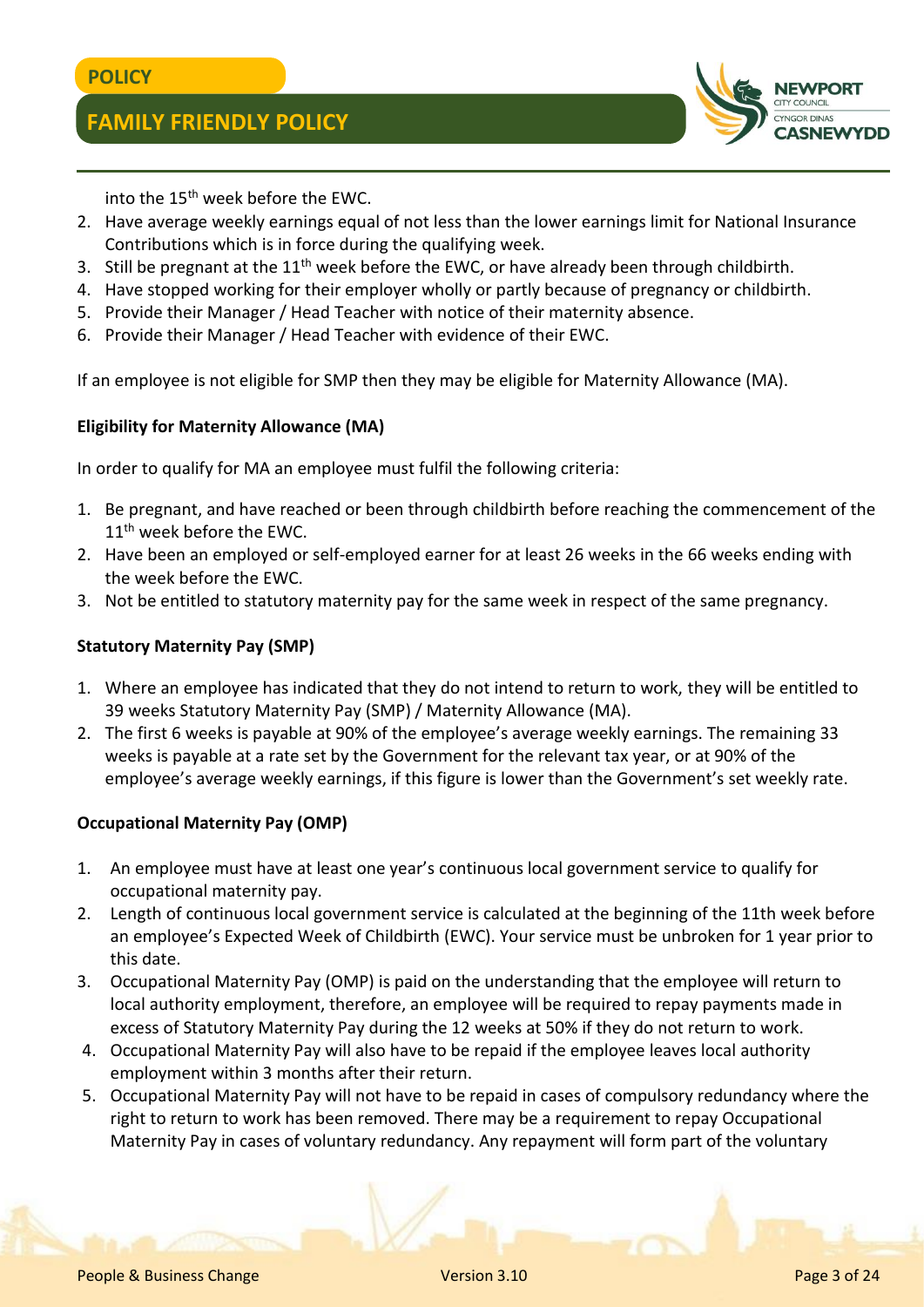

redundancy settlement achieved through agreement.

- 6. **For all employees except Teachers** an employee with over one year's continuous local government service at the 11<sup>th</sup> week before EWC will have their Occupational Maternity Pay (OMP) entitlement offset against any Statutory Maternity Pay (SMP) paid in the first 6 weeks. During the next 12 weeks, they will be paid 50% of their pay plus SMP providing that combined it does not exceed their normal full pay. During the remaining 21 weeks, the employee shall receive SMP.
- 7. **For Teachers** an employee with over one year's continuous local government service at the 11<sup>th</sup> week before EWC, they will receive full pay for the first 4 weeks. For the following 2 weeks their OMP entitlement will be offset against any SMP paid. During the next 12 weeks, they will be paid 50% of their pay plus SMP (providing that combined it does not exceed their normal full pay). During the remaining 21 weeks, the employee shall receive SMP.

If an employee becomes eligible for a pay rise between the start of the original calculation period and the end of their maternity leave (whether ordinary maternity leave or additional maternity leave), the higher or standard rate of statutory maternity pay will be recalculated to take account of the pay rise, regardless of whether statutory maternity pay has already been paid. This means that statutory maternity pay will be recalculated and increased retrospectively, or that an employee may qualify for statutory maternity pay where they did not previously. The employee will be paid a lump sum to make up any difference between statutory maternity pay already paid and the amount payable as a result of the pay rise.

| Length of local government continuous<br>service                                                                    | Pay entitlement                                                                                                              |
|---------------------------------------------------------------------------------------------------------------------|------------------------------------------------------------------------------------------------------------------------------|
| Continuously employed for at least 26<br>weeks into the 15 <sup>th</sup> week before the EWC                        | 39 weeks SMP or MA                                                                                                           |
| More than 1 year's continuous local<br>government service at the 11 <sup>th</sup> week<br>before the EWC            | 18 weeks OMP, i.e. 6 weeks at $\frac{9}{10}$ of pay, 12 weeks at 50% pay plus<br>SMP and then 21 weeks at SMP                |
| Teachers Continuously employed for at<br>least 26 weeks into the 15 <sup>th</sup> week before<br>the EWC            | 39 weeks SMP or MA                                                                                                           |
| Teachers - More than 1 year's continuous<br>local government service at the 11 <sup>th</sup> week<br>before the EWC | 18 weeks OMP, i.e. 4 weeks full pay, 2 weeks at $\frac{9}{10}$ pay, 12 weeks<br>at 50% pay plus SMP and then 21 weeks at SMP |

#### **Maternity Pay Table**

#### **Time Off for Antenatal Care**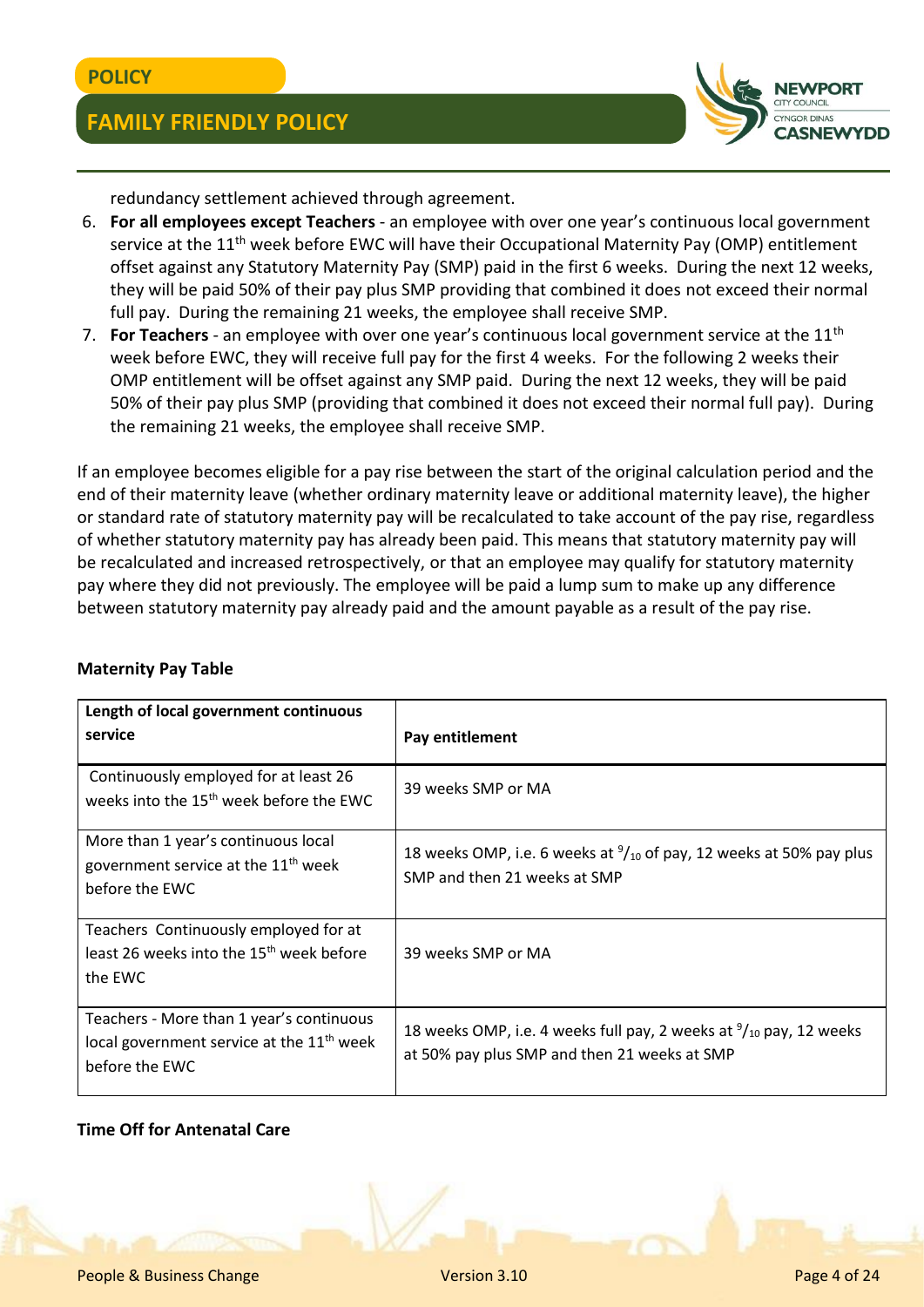

Once an employee has advised their Manager / Head Teacher that they are pregnant, they will be entitled not to be unreasonably refused paid time off work to attend antenatal appointments as advised by her doctor, registered midwife or registered health visitor.

In order to be entitled to take time off for antenatal care, an employee is required to produce a certificate from their doctor, registered midwife or registered health visitor, stating that they are pregnant. Except in the case of the first appointment, an employee should also produce evidence of the appointment, such as a medical certificate or appointment card, if requested to do so.

Antenatal care may include relaxation and parent craft classes that the employee's doctor, midwife or health visitor has advised them to attend, in addition to medical examinations. Paid time off for such appointments does not include travel time to and from the appointment.

Fathers and partners are able to take time off to attend up to two antenatal appointments. As above, evidence should be produced, unless it is the first appointment, if requested to do so. Paid time off will not include travel time to and from the appointment.

All employees should endeavour to give their Manager / Head Teacher as much notice as possible of antenatal appointments and, wherever possible, try to arrange them as near to the start or end of the working day.

#### **Health and Safety**

Use the link below for information in relation to risk assessments for new and expectant mothers:

[http://www.newport.gov.uk/documents/Policies/HS-New-and-Expectant-Mothers-Guidance-and-Risk-](http://www.newport.gov.uk/documents/Policies/HS-New-and-Expectant-Mothers-Guidance-and-Risk-Assessment.pdf)[Assessment.pdf](http://www.newport.gov.uk/documents/Policies/HS-New-and-Expectant-Mothers-Guidance-and-Risk-Assessment.pdf)

#### **Deciding When to Leave Work**

- 1. An employee can start their maternity leave on any day of the week.
- 2. An employee cannot start their maternity leave prior to 11 weeks before their EWC, unless the baby is born prematurely before that date.
- 3. An employee can change their leave date as long as they notify their Manager / Head Teacher of the new start date by whichever is the earlier of:
	- 28 days before the date they originally intended to start their leave;
	- 28 days before the new date they want to start their leave.
- 4. If an employee is absent for a maternity related illness during the 4 weeks before the start of their EWC, their maternity leave automatically begins.
- 5. An employee should also decide whether they would like to receive all of their maternity pay as it falls due or whether they would prefer Employment Services to withhold the part of OMP that is repayable if the employee does not return to work.
- 6. If an employee wishes to resign from work under the SMP scheme, they can do so up to 14 weeks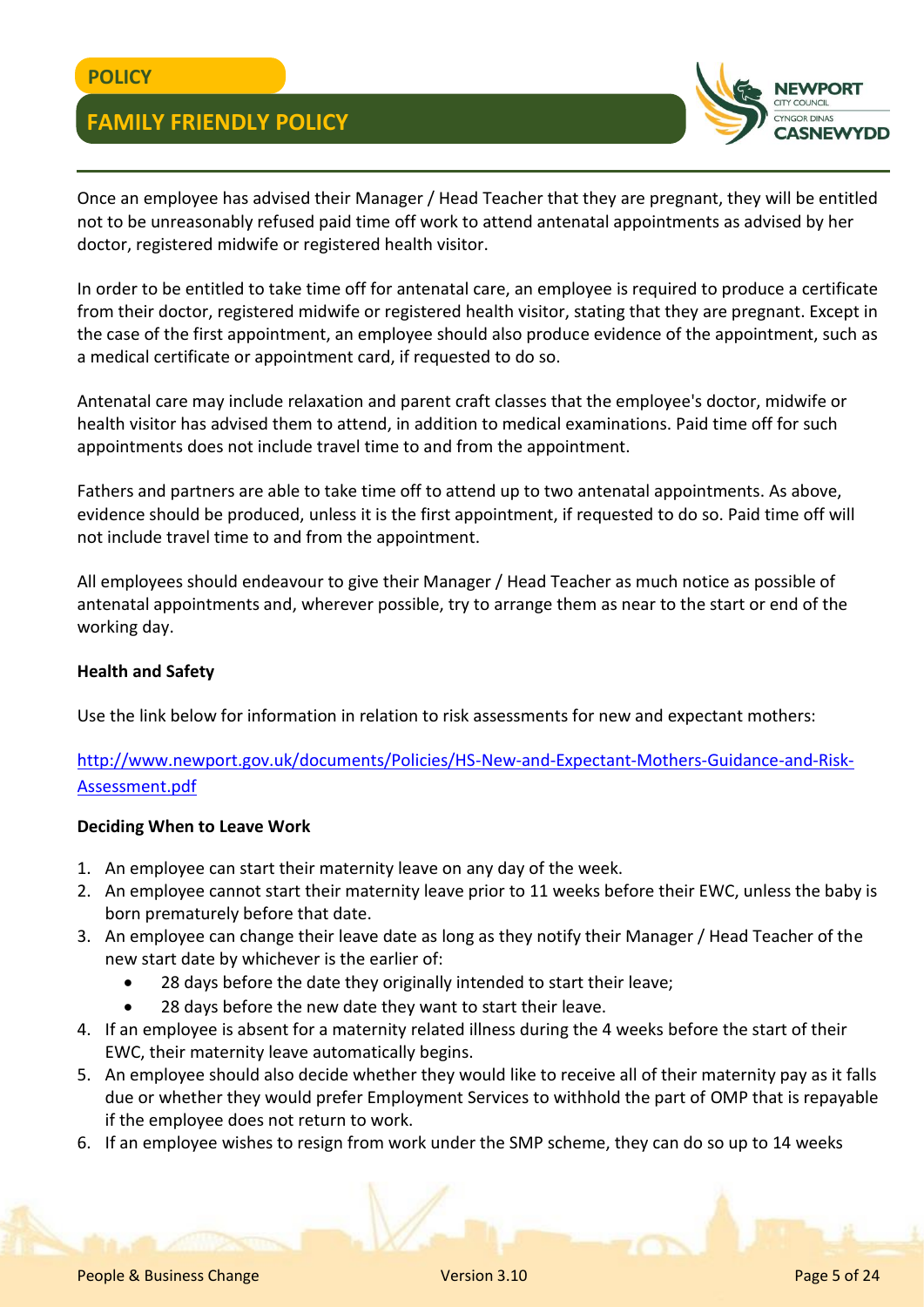

before their EWC, however, they will not receive SMP until the 11<sup>th</sup> week.

#### **Contact During Maternity Leave**

Before the start of an employee's maternity leave their Manager / Head Teacher will discuss ways in which to keep in touch during their leave. This could involve keeping an employee updated on developments at work, information about job vacancies and discussing an employee's plans for returning to work.

If there are any major changes proposed to an employee's job or department whilst they are on maternity leave, they will be consulted on these changes in the same way as all other staff, and may attend consultation meetings whilst on maternity leave.

All current job vacancies are displayed on the website [www.newport.gov.uk/jobs.](http://www.newport.gov.uk/jobs) However, if an employee wishes to have details of suitable vacancies sent to them whilst on maternity leave they should indicate this on the form and they should discuss the definition of suitable vacancies with their Manager / Head Teacher before beginning their leave.

#### **Keeping-in-touch Days**

With the exception of the first 2 weeks of maternity leave, an employee may agree to "work" for up to 10 days without bringing their maternity leave to an end and without the loss of SMP / OMP. These 'keeping-in-touch' days can be taken during ordinary maternity leave and/or additional maternity leave.

'Work' is defined as any work done under an employee's contract of employment and may include attending training days or any other activity e.g. staff meetings undertaken for the purpose of keeping in touch with the workplace.

A Manager / Head Teacher has no right to require an employee to carry out any work during maternity leave and an employee has no obligation to undertake any work. Any work that is agreed will be paid for at the employee's normal rate (for teachers, this is based on one full day's work being 1/365<sup>th</sup> of full-time equivalent salary). The money earned is offset against the payment received in respect of SMP / OMP. If an employee does agree to undertake keeping-in-touch days this will not extend the maternity leave period by those days. If an employee goes over the 10 keeping-in-touch days, they will lose a week's SMP / OMP for any week in which a day is worked.

Once a keeping-in-touch day has been worked, the relevant sections of the *[Maternity / Adoption](http://www.newport.gov.uk/documents/Forms/HR-Maternity-Adoption-Recording-Form.docx)  [Recording form](http://www.newport.gov.uk/documents/Forms/HR-Maternity-Adoption-Recording-Form.docx)* must be completed.

#### **Returning to Work After Maternity Leave**

People & Business Change Version 3.10 Page 6 of 24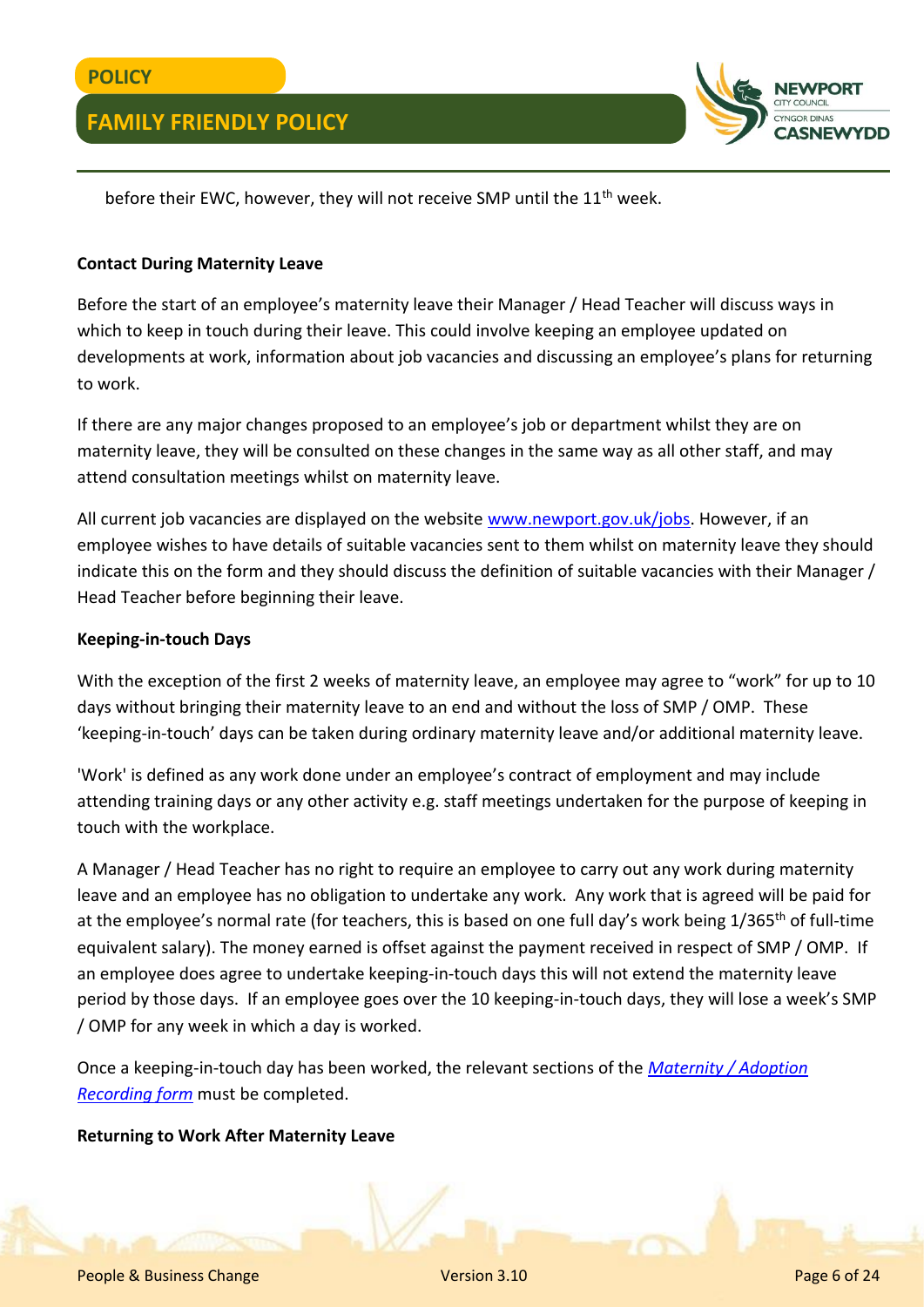

All employees who take maternity leave have the right to return to work at any time during either ordinary or additional leave, except during the first 2 weeks from the day of childbirth, subject to following the notification procedures set out below.

If an employee decides to return to work at the end of their additional maternity leave they are not required to give any notice of their return date. However, if an employee wishes to return early they must give at least 8 weeks' notice of their intended return date, preferably in writing. If they do not give the required notice period to return early, their Manager / Head Teacher can postpone an employee's return to work to such a date as will provide 8 weeks' notice or until the end of their maternity leave period if this occurs first.

If an employee has indicated the date that they wish to return to work and thereafter decides to postpone that date, they must give 8 weeks' notice that they intend to postpone their return to work.

An employee must inform their Manager / Head Teacher if they are unable to return to work after the end of their maternity leave due to ill health by following their Section's/School's agreed procedure for reporting absence. An employee's absence, if they postpone their return to work because of ill health, will be covered by the occupational sickness scheme and the Council's/School's *[Management of Attendance](http://www.newport.gov.uk/documents/Policies/HR-Management-of-Attendance-Policy.pdf)  [Policy](http://www.newport.gov.uk/documents/Policies/HR-Management-of-Attendance-Policy.pdf)* will apply.

Following maternity leave, the employee has a right to return to work in which they were employed under their original contract of employment unless it is not reasonably practicable, in which case the employee will be offered a suitable alternative on terms and conditions not less favourable than those that would have been applicable if they had not been absent.

The employee is entitled to be offered a suitable alternative vacancy if, because of redundancy, it is not possible or practical for them to return to their job. There may also be circumstances of general reorganisation (which would have occurred if they had not been absent) that would necessitate a change in their original job. In such cases the employee will be subject to the provision of the Council's Job [Security Policy.](http://www.newport.gov.uk/documents/Policies/HR-Job-Security-Policy.pdf)

The alternative post offered in both these circumstances should be suitable to the employee, appropriate to the circumstances and in the same capacity. The terms and conditions of employment should not be substantially less favourable to the employee than if they had been able to return to their original job.

Interruptions to work (due to industrial action or other reasons), where it is unreasonable to expect the employee to return on the notified day, may result in their return being postponed until work resumes or it is reasonably practical for them to return.

An employee must give the normal notice period required under their terms and conditions if they do not intend to return to work after their maternity leave period, unless they have already done so prior to commencing their maternity leave.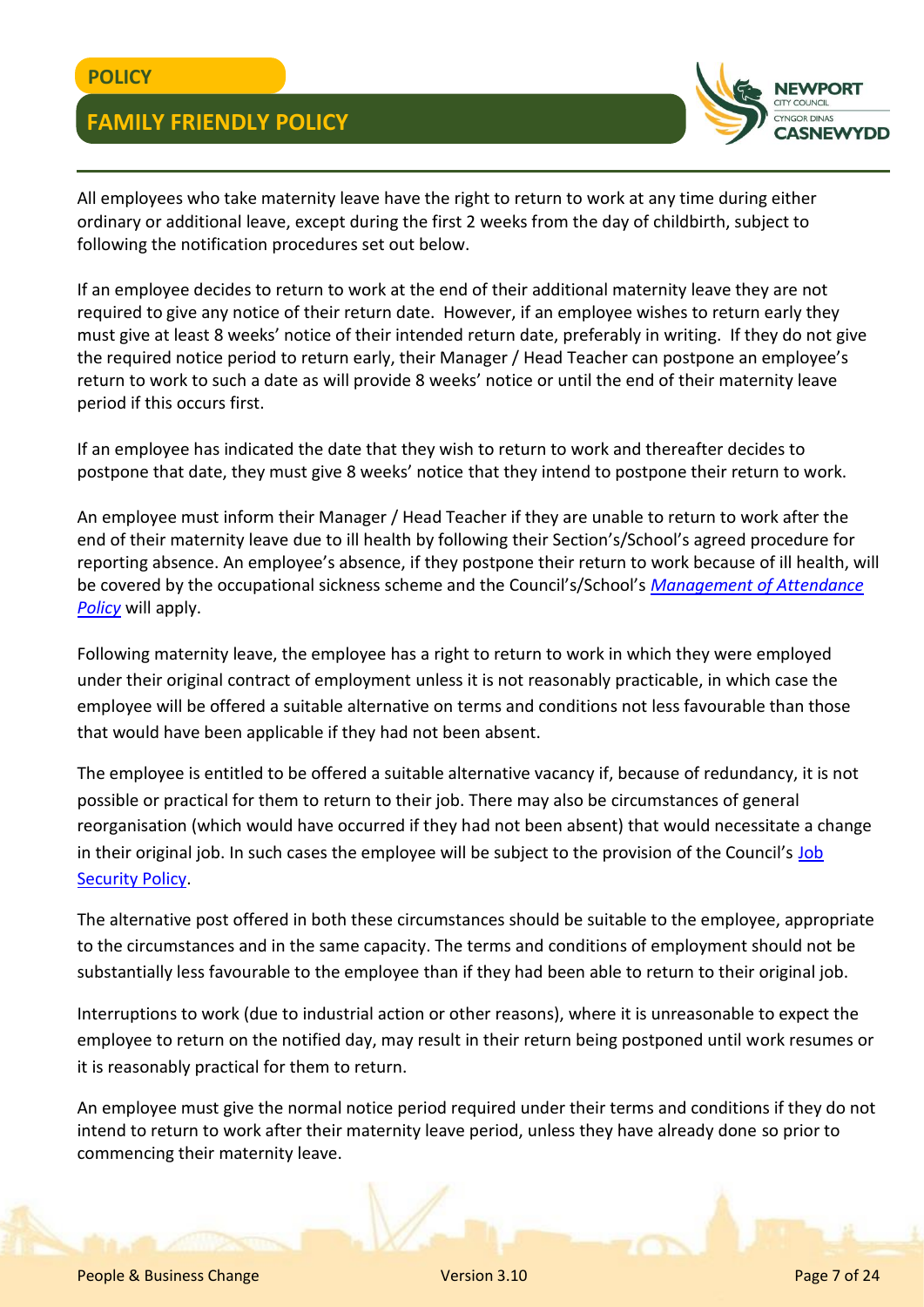

#### **Breastfeeding Mothers**

There are a variety of health benefits to continuing breastfeeding and where an employee is returning to work this does not mean that they should feel that they must stop. If an employee wishes to express during work time a suitable venue and storage facility will be provided; the Civic Centre now hosts a breastfeeding room. If an employee wishes for this to occur, then they will need to contact their manager within 1 month of return to ensure the facilities are available. For more information on continuing to breastfeed while at work visit the NHS choices website [\(breastfeeding and returning to work\).](http://www.nhs.uk/conditions/pregnancy-and-baby/pages/breastfeeding-back-to-work.aspx)

#### **Annual Leave/Bank Holidays**

#### **Arrangements for All Employees Except Teachers**

An employee will still receive their annual leave entitlement whilst they are on maternity leave and they may choose to use it to extend the time they have off after their paid maternity period ends or to take it before the start of their paid maternity leave. Employees are encouraged, where possible, to take any annual leave prior to commencing maternity leave. Should it not be possible to take all annual leave prior to commencing maternity leave then any carried over leave would need to be taken before the employee returns to work, i.e. immediately following the end of their maternity leave. This question is not relevant if the employee is a member of school support staff, where annual leave entitlement is automatically taken during times of school closure.

An employee will be entitled to time off in lieu for any bank holidays that occur on the days that they are contracted to work whilst they are on maternity leave.

#### **Arrangements for Teachers**

N.B. In this section, the term "teacher" means employees who are employed in accordance with the *School Teachers' Pay and Conditions Document (the "Blue Book").*

Whilst teachers do not have a 'contractual' entitlement to annual leave, they do have a 'statutory' right under the Working Time Regulations (WTR). With effect 1 April 2009, this entitlement is 28 days (5.6 weeks). **(Please note that this is not an additional entitlement to annual leave on top of the current school closure arrangements).**

Under the requirements of the WTR, a teacher who takes maternity leave will be able to accommodate the 28 days statutory annual leave within school closure periods at a time outside of her maternity leave. The Council will not treat any part of the maternity leave period as statutory annual leave. The statutory annual leave entitlement can be offset by any period of school closure that has taken place in the leave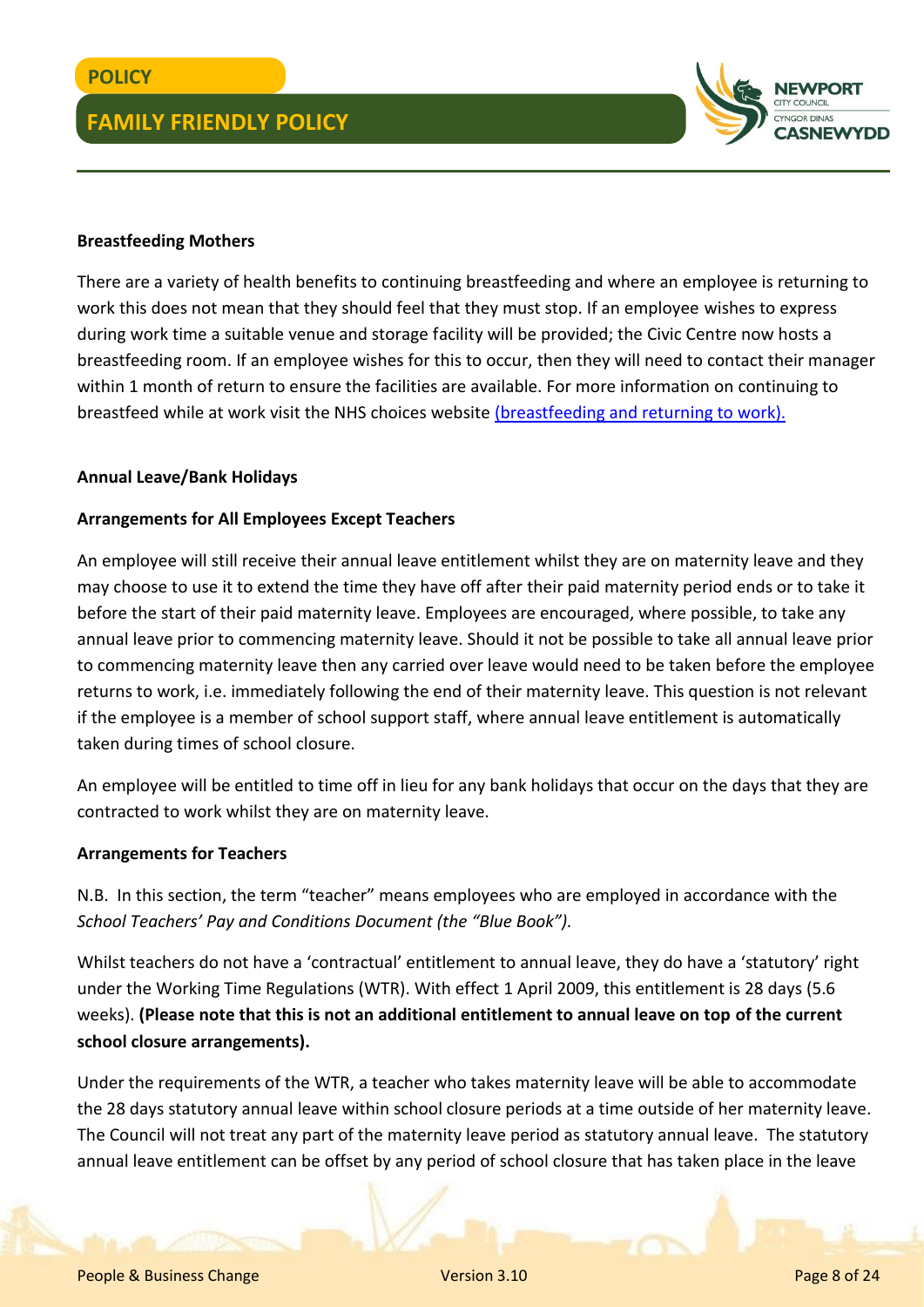

year in question; i.e. both before and after the maternity leave period. For the purposes of managing statutory annual leave in relation to maternity leave, the leave year for teachers **only** is defined as 1 September in a given year to 31 August in the following year.

Teachers will be required to accommodate their statutory entitlement to annual leave, during school closure periods, either before or after the maternity leave period. Where there is sufficient time to accommodate the statutory leave in the current leave year during school closure periods, no carry over of outstanding leave will be permitted.

If there are insufficient school closure periods to accommodate statutory annual leave in that leave year, or the return from maternity leave is so close to the end of the leave year that there is not enough time to accommodate all the statutory annual leave entitlement, the teacher will be permitted to take any outstanding leave forward to the next leave year. This outstanding leave entitlement will then be offset during the remaining periods of school closure after the 28 days' statutory annual leave for that leave year has been accommodated. Additional guidance can be found on *[Accrual of Statutory Leave during](http://www.newport.gov.uk/documents/Policies/HR-Accrual-of-Statutory-Leave-during-Maternity-Leave.pdf)  [Maternity Leave.](http://www.newport.gov.uk/documents/Policies/HR-Accrual-of-Statutory-Leave-during-Maternity-Leave.pdf)*

It will not be possible for a teacher to obtain payment in lieu of untaken statutory annual leave instead of taking leave during the leave year except where employment terminates.

#### **Transfer of Maternity Leave**

Shared parental leave enables mothers to commit to ending their maternity leave and pay at a future date, and to share the untaken balance of leave and pay as shared parental leave and pay with their partner, or to return to work early from maternity leave and opt in to shared parental leave and pay at a later date. (Se[e Shared Parental Leave policy\)](http://www.newport.gov.uk/documents/Policies/HR-Shared-Parental-Leave-Policy.pdf).

#### **ADOPTION LEAVE/PAY**

#### **Entitlement**

*Adoption leave is available to all employees who adopt through a UK or overseas approved adoption agency. [Overseas Adoption Guidance](http://www.newport.gov.uk/documents/Policies/HR-Overseas-Adoption-Guidance.pdf)*

*Surrogate parents are also eligible for adoption leave. The leave will be available to employees who are, or expect to be, the parents of a child under a parental order, where the child's expected week of birth begins on or after 5 April 2015. Surrogate parents should discuss and notify their Manager / Head Teacher if they will take the primary role or secondary parental role. As part of this policy for adoption, please also read surrogacy.*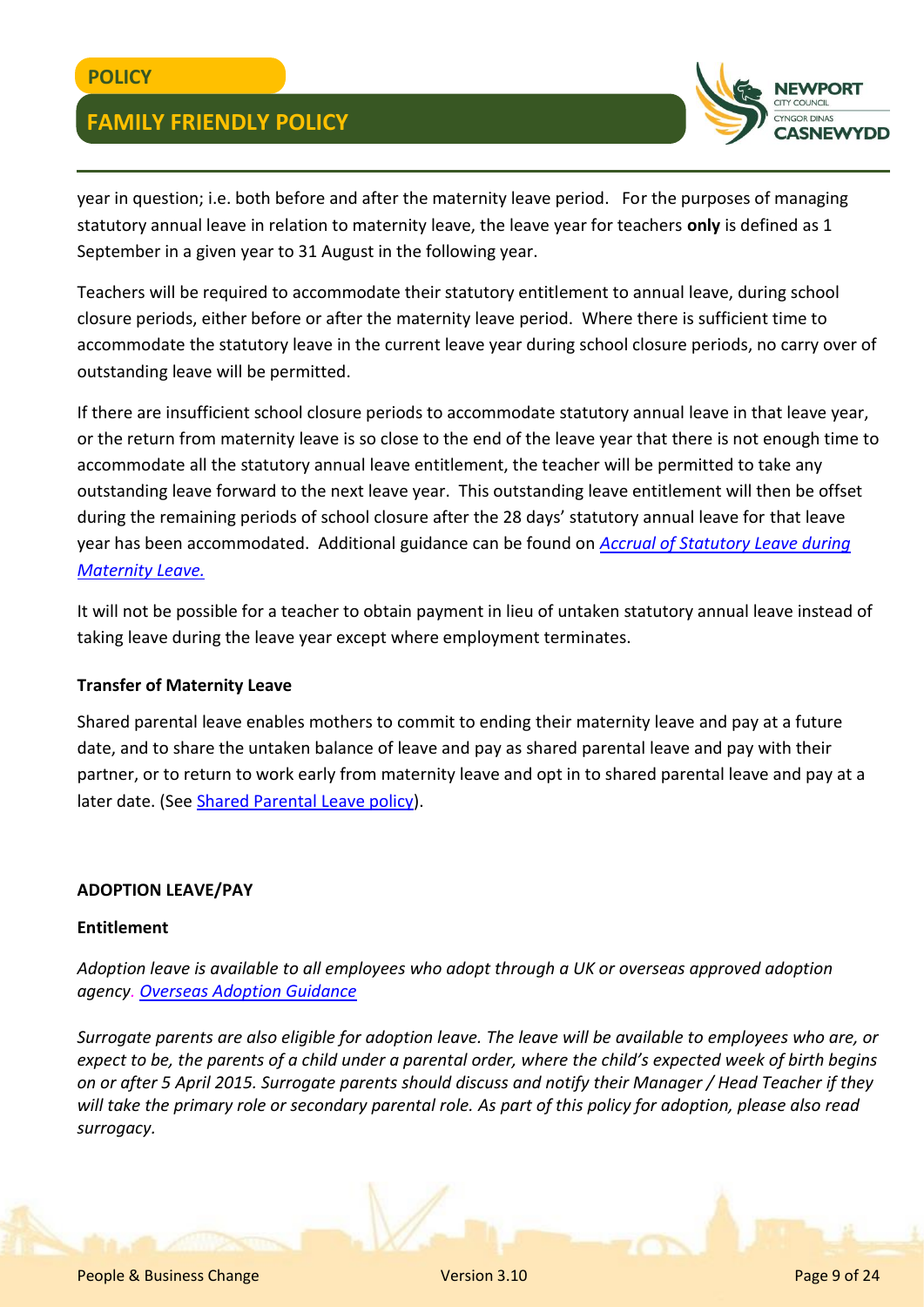

*All employees are entitled to 26 weeks ordinary adoption leave and 26 weeks' additional adoption leave, regardless of the length of local government service.*

#### **Procedure**

An employee can start their adoption leave either:

- 1. From the date of the child's placement (whether this is earlier or later than expected).
- 2. From a fixed date which can be up to 14 days before the expected date of placement.

The leave can begin on any day of the week.

Employees are required to inform their Manager / Head Teacher of their intention to take adoption leave within 7 days of being notified by their adoption agency that they have been matched with a child for adoption, unless this is not reasonably practical. Employees should do this by completing the *[Maternity /](http://www.newport.gov.uk/documents/Forms/HR-Maternity-Adoption-Recording-Form.docx)  [Adoption Recording form.](http://www.newport.gov.uk/documents/Forms/HR-Maternity-Adoption-Recording-Form.docx)* Employees should endeavour to keep their Manager / Head Teacher up to date with the adoption process to minimise operational disruption, as notice given to the adoptive parent is often very short.

Employees will be required to give the Council/School documentary evidence – a 'matching certificate' or a letter – from their adoption agency as evidence of their entitlement to Statutory Adoption Pay. The matching certificate or letter **must** include the following information:

- 1. The name and address of the adoption agency.
- 2. The name and address of the employee.
- 3. The date the child is expected to be placed for adoption or the date the child was placed for adoption.
- 4. The date the employee was told by the adoption agency that they had been matched with a child.

An employee will be notified within 28 days of receipt of the Maternity / Adoption recording form to confirm the date they would be required to return to work following adoption leave.

Adopters will be able to change their mind about the date on which they want their leave to start providing they tell their Manager / Head Teacher at least 28 days in advance (unless this is not reasonably practicable).

#### [Adoption Procedure Flow Chart](http://www.newport.gov.uk/documents/Policies/HR-Adoption-Procedure-Flow-Chart.pdf)

Where a couple jointly adopts a child, only one of them will be entitled to take adoption leave (the couple can choose which). The other adoptive parent may be entitled to take [Maternity / Adoption Support](http://www.newport.gov.uk/stellent/groups/internal/documents/form/cont581057.pdf)  [\(Paternity\) Leave](http://www.newport.gov.uk/stellent/groups/internal/documents/form/cont581057.pdf) or Shared Parental Leave provided that he or she meets the relevant statutory criteria.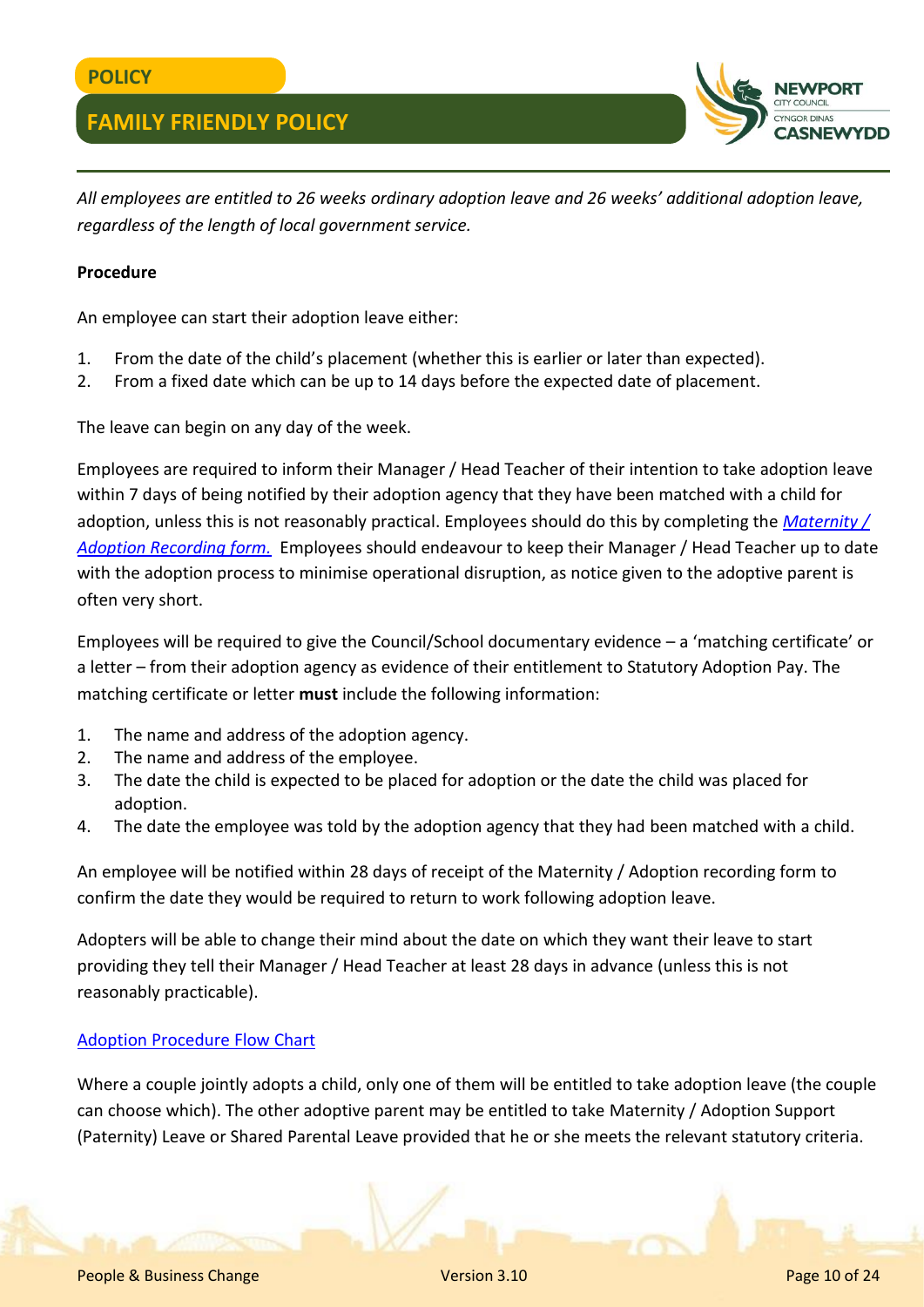

#### **If Adoption Leave is Disrupted**

A disruption to Adoption leave can occur if:

- 1. The employee is notified that the placement will not take place.
- 2. The child is returned to the adoption agency after placement.

Where disruption takes place the entitlement to adoption leave and pay (if applicable) will continue for a further 8 weeks from the end of the week in which disruption occurred, unless the entitlement to leave and/or pay would have ended earlier in the normal course of events.

#### **Eligibility for Statutory Adoption Pay (SAP)**

- 1. Employees are entitled to SAP if they have been continuously employed for at least 26 weeks at the end of their Qualifying Week; are still employed by the Council/School during that week and their average weekly earnings during the eight weeks ending with the Qualifying Week (the **Relevant Period**) are not less than the lower earnings limit set by the Government.
- 2. Statutory adoption pay (**SAP**) is payable for up to 39 weeks. It stops being payable if an employee returns to work sooner or if the placement is disrupted.
- 3. SAP accrues with each complete week of absence but payments shall be made on the next normal payroll date. Income Tax, National Insurance and pension contributions shall be deducted as appropriate.
- 4. If an employee leaves employment for any reason (for example, if they resign or are made redundant) they shall still be eligible for SAP if they have already been notified by an agency that they have been matched with a child. In such cases, SAP shall start 14 days before the Expected Placement Date, or the day after their employment ends, whichever is the later.

#### **Statutory Adoption Pay (SAP)**

- 1. Where an employee has indicated that they do not intend to return to work, they will be entitled to 39 weeks Statutory Maternity Pay (SAP).
- 2. The first 6 weeks is payable at 90% of the employee's average weekly earnings. The remaining 33 weeks is payable at a rate set by the Government for the relevant tax year, or at 90% of the employee's average weekly earnings, if this figure is lower than the Government's set weekly rate.

#### **Occupational Adoption Pay (OAP)**

- 1. An employee must have at least one year's continuous local government service to qualify for occupational adoption pay.
- 2. Length of continuous local government service is calculated at the beginning of the 11th week before the date an employee is matched with a child. Your service must be unbroken for 1 year prior to this date
- 3. Occupational Adoption Pay (OAP) is paid on the understanding that the employee will return to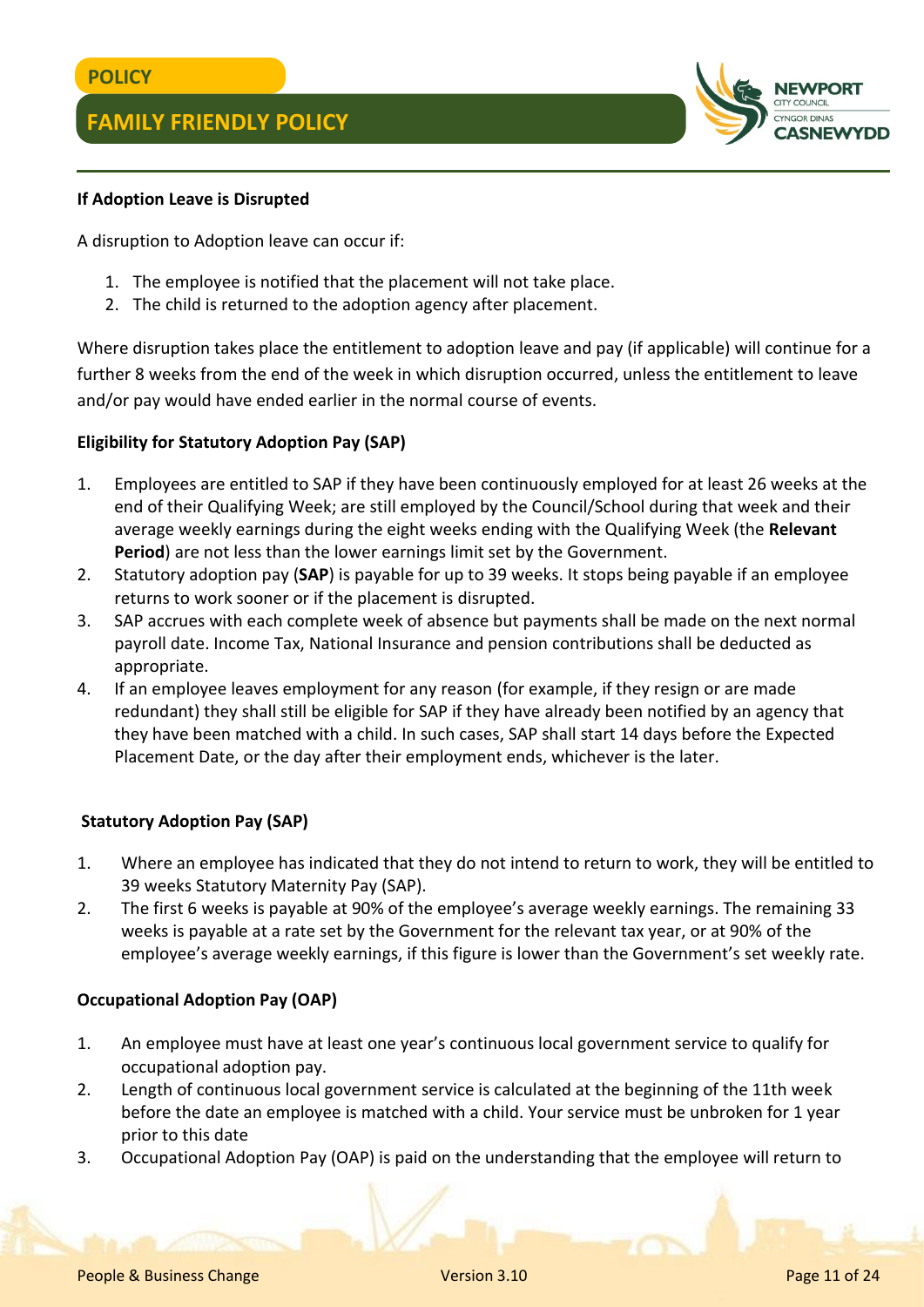

local authority employment, therefore, an employee will be required to repay payments made in excess of Statutory Adoption Pay during the 12 weeks at 50% if they do not return to work.

- 4. Occupational Adoption Pay will also have to be repaid if the employee leaves local authority employment within 3 months after their return.
- 5. Occupational Adoption Pay will not have to be repaid in cases of compulsory redundancy where the right to return to work has been removed. There may be a requirement to repay Occupational Adoption Pay in cases of voluntary redundancy. Any repayment will form part of the voluntary redundancy settlement achieved through agreement
- 6. **For all employees except Teachers** an employee with over one year's continuous local government service at the 11<sup>th</sup> week will have their Occupational Adoption Pay (OAP) entitlement offset against any Statutory Adoption Pay (SAP) paid in the first 6 weeks. During the next 12 weeks, they will be paid 50% of their pay plus SAP providing that combined it does not exceed their normal full pay. During the remaining 21 weeks, the employee shall receive SAP.
- 7. **For Teachers** an employee with over one year's continuous local government service at the 11<sup>th</sup> week will receive full pay for the first 4 weeks. For the following 2 weeks their OAP entitlement will be offset against any SAP paid. During the next 12 weeks, they will be paid 50% of their pay plus SAP (providing that combined it does not exceed their normal full pay). During the remaining 21 weeks, the employee shall receive SAP.

If an employee becomes eligible for a pay rise between the start of the original calculation period and the end of their adoption leave (whether ordinary adoption leave or additional adoption leave), the higher or standard rate of statutory adoption pay will be recalculated to take account of the pay rise, regardless of whether statutory adoption pay has already been paid. This means that statutory adoption pay will be recalculated and increased retrospectively, or that an employee may qualify for statutory adoption pay where they did not previously. The employee will be paid a lump sum to make up any difference between statutory adoption pay already paid and the amount payable as a result of the pay rise.

#### **Adoption Pay Table**

| Length of local government continuous                                                                    |                                                                                                               |
|----------------------------------------------------------------------------------------------------------|---------------------------------------------------------------------------------------------------------------|
| service                                                                                                  | Pay entitlement                                                                                               |
| Continuously employed for at least 26 weeks<br>into the 15 <sup>th</sup> week before the EWC             | 39 weeks SAP                                                                                                  |
| More than 1 year's continuous local<br>government service at the 11 <sup>th</sup> week before<br>the FWC | 18 weeks OAP, i.e. 6 weeks at $\frac{9}{10}$ of pay, 12 weeks at 50% pay<br>plus SAP and then 21 weeks at SAP |
| Teachers Continuously employed for at least<br>26 weeks into the 15 <sup>th</sup> week before the EWC    | 39 weeks SAP                                                                                                  |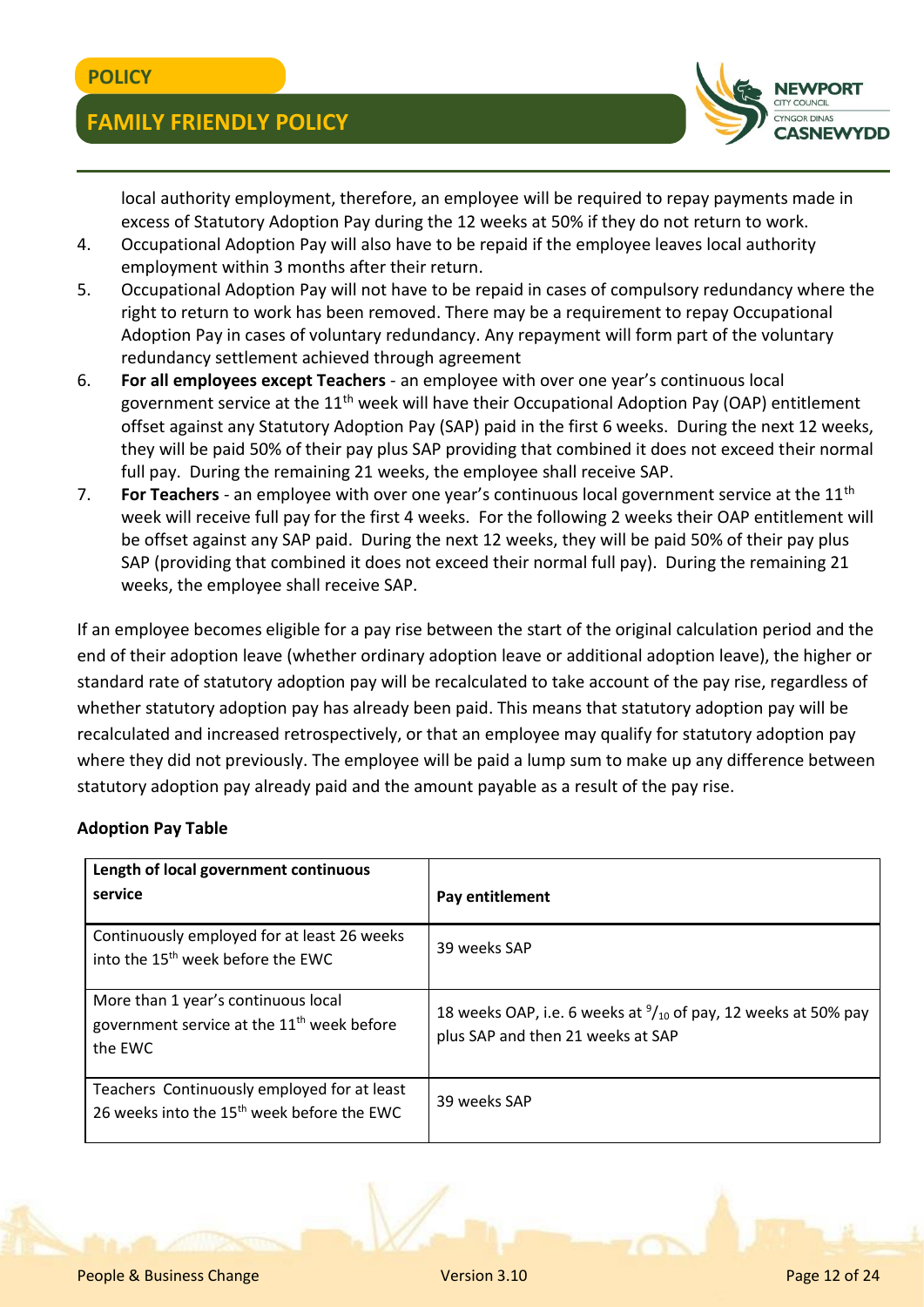

| Teachers - More than 1 year's continuous local<br>government service at the $11th$ week before<br>the EWC | 18 weeks OAP, i.e. 4 weeks full pay, 2 weeks at $\frac{9}{10}$ pay, 12<br>weeks at 50% pay plus SAP and then 21 weeks at SAP |
|-----------------------------------------------------------------------------------------------------------|------------------------------------------------------------------------------------------------------------------------------|
|-----------------------------------------------------------------------------------------------------------|------------------------------------------------------------------------------------------------------------------------------|

#### **Time Off to Attend Adoption Appointments**

Once an employee has advised their Manager / Head Teacher that they are adopting, they will be entitled not to be unreasonably refused paid time off work to attend adoption appointments. This will be up to 5 for the primary adopter.

In order to be entitled to take time off for adoption appointments, an employee is required to produce evidence of the appointment, e.g. a letter from the adoption agency. Paid time off for such appointments does not include travel time to and from the appointment.

Partners are able to take time off to attend up to two adoption appointments. As above, evidence should be produced if requested to do so and paid time off will not include travel time to and from the appointment.

All employees should endeavour to give their Manager / Head Teacher as much notice as possible of adoption appointments and, wherever possible, try to arrange them as near to the start or end of the working day.

#### **Contact During Adoption Leave**

Before the start of an employee's adoption leave their Manager / Head Teacher will discuss ways in which to keep in touch during the period of leave. This could involve updates on developments at work, information about job vacancies and discussing an employee's plans for returning to work.

If there are any major changes proposed to an employee's job or department whilst they are on adoption leave, they will need to be consulted on these changes in the same way as all other staff, and may attend consultation meetings whilst on adoption leave.

All current job vacancies are displayed on the website *[www.newport.gov.uk/jobs.](http://www.newport.gov.uk/jobs)* An employee should indicate on th[e form](http://www.newport.gov.uk/documents/Forms/HR-Maternity-Adoption-Recording-Form.docx) if they would like details of suitable vacancies during their adoption leave and should discuss the definition of suitable vacancies with their Manager / Head Teacher before beginning their leave.

#### **Keeping-in-touch Days**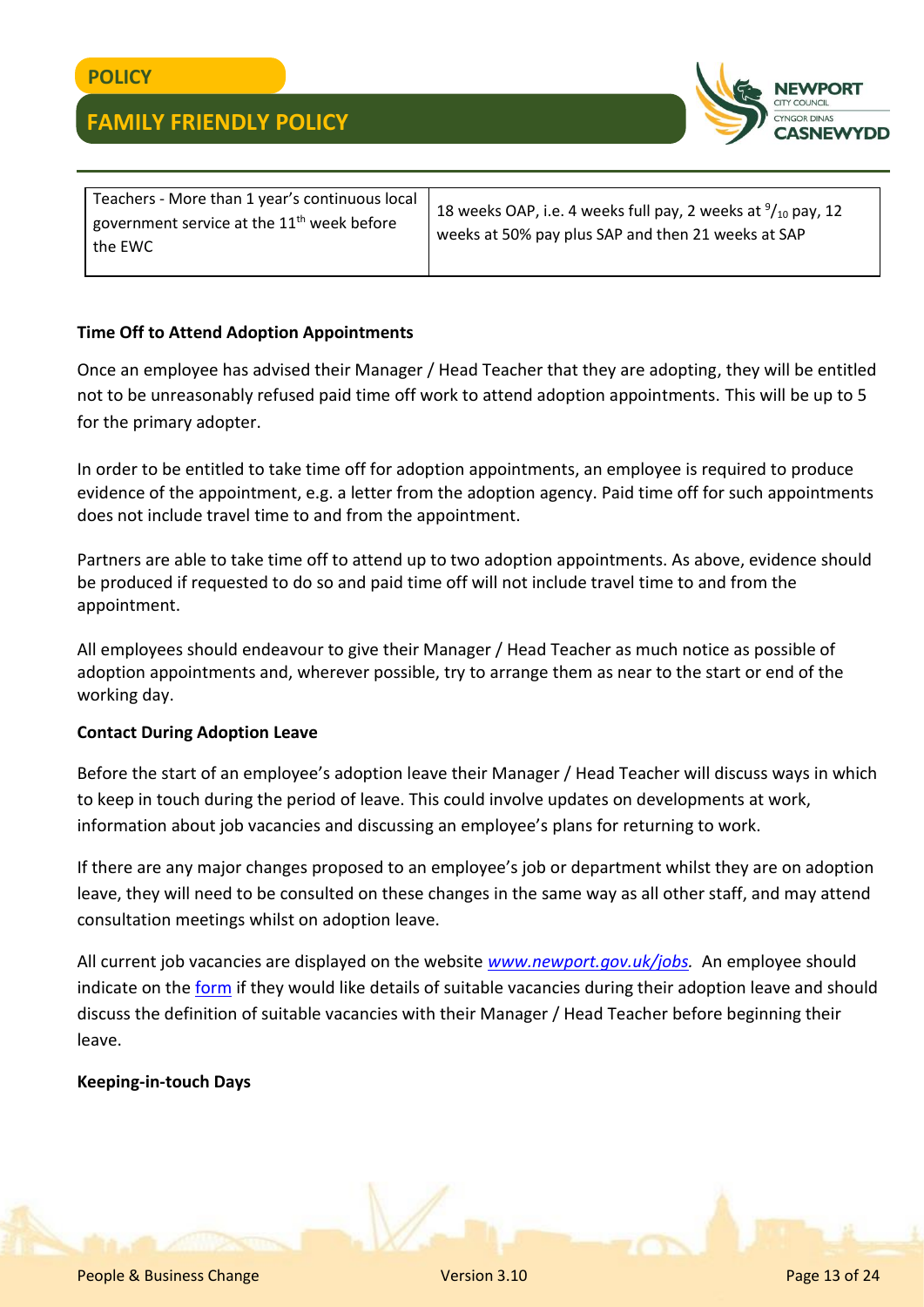

An employee may agree to "work" for up to 10 days without bringing their adoption leave to an end and without loss of their SAP / OAP. These 'keeping-in-touch' days can be taken during both ordinary adoption leave and additional adoption leave.

'Work' is defined as any work done under an employee's contract of employment and may include attending training days or any other activity e.g. staff meetings undertaken for the purpose of keeping in touch with the workplace.

A Manager / Head Teacher has no right to require an employee to carry out any work during their adoption leave and an employee has no obligation to undertake any work. Any work an employee agrees to do during their adoption leave will be paid for at their normal rate (for teachers, this is based on one full day's work being 1/365<sup>th</sup> of full-time equivalent salary), however the money earned is offset against the payment they receive in respect of SAP / OAP. If an employee does agree to undertake keeping-intouch days this will not extend their adoption leave by those days. If an employee goes over their 10 keeping-in-touch days, they will lose a week's SAP / OAP for any week in which a day is worked.

Once a keeping-in-touch day has been worked, the relevant sections of the *[Maternity / Adoption](http://www.newport.gov.uk/documents/Forms/HR-Maternity-Adoption-Recording-Form.docx)  [Recording form](http://www.newport.gov.uk/documents/Forms/HR-Maternity-Adoption-Recording-Form.docx)*, must be completed.

#### **Returning to Work After Adoption Leave**

If an employee intends to take the full adoption leave entitlement, they do not have to give notice of their intended return to work. However if they wish to return to work early, they must give 8 weeks notice of the intended early return date. Otherwise the Manager / Head Teacher can delay the employee's return to work for the length of the notice period or until the end of the adoption leave period if this occurs first.

Following adoption leave, the employee has a right to return to work in which he/she was employed under their original contract of employment unless it is not reasonably practicable, in which case the employee will be offered a suitable role on terms and conditions not less favourable than those that would have been applicable if he/she had not been absent.

The employee is entitled to be offered a suitable alternative vacancy if, because of redundancy, it is not possible or practical for them to return to their job. There may also be circumstances of general reorganisation (which would have occurred if they had not been absent) that would necessitate a change in their original job. In such cases the employee will be subject to the provision of the council's [Job](http://www.newport.gov.uk/documents/Policies/HR-Job-Security-Policy.pdf)  [Security Policy.](http://www.newport.gov.uk/documents/Policies/HR-Job-Security-Policy.pdf)

The alternative post offered in both these circumstances should be suitable to the employee, appropriate to the circumstances and in the same capacity. The terms and conditions of employment should not be substantially less favourable to the employee than if they had been able to return to their original job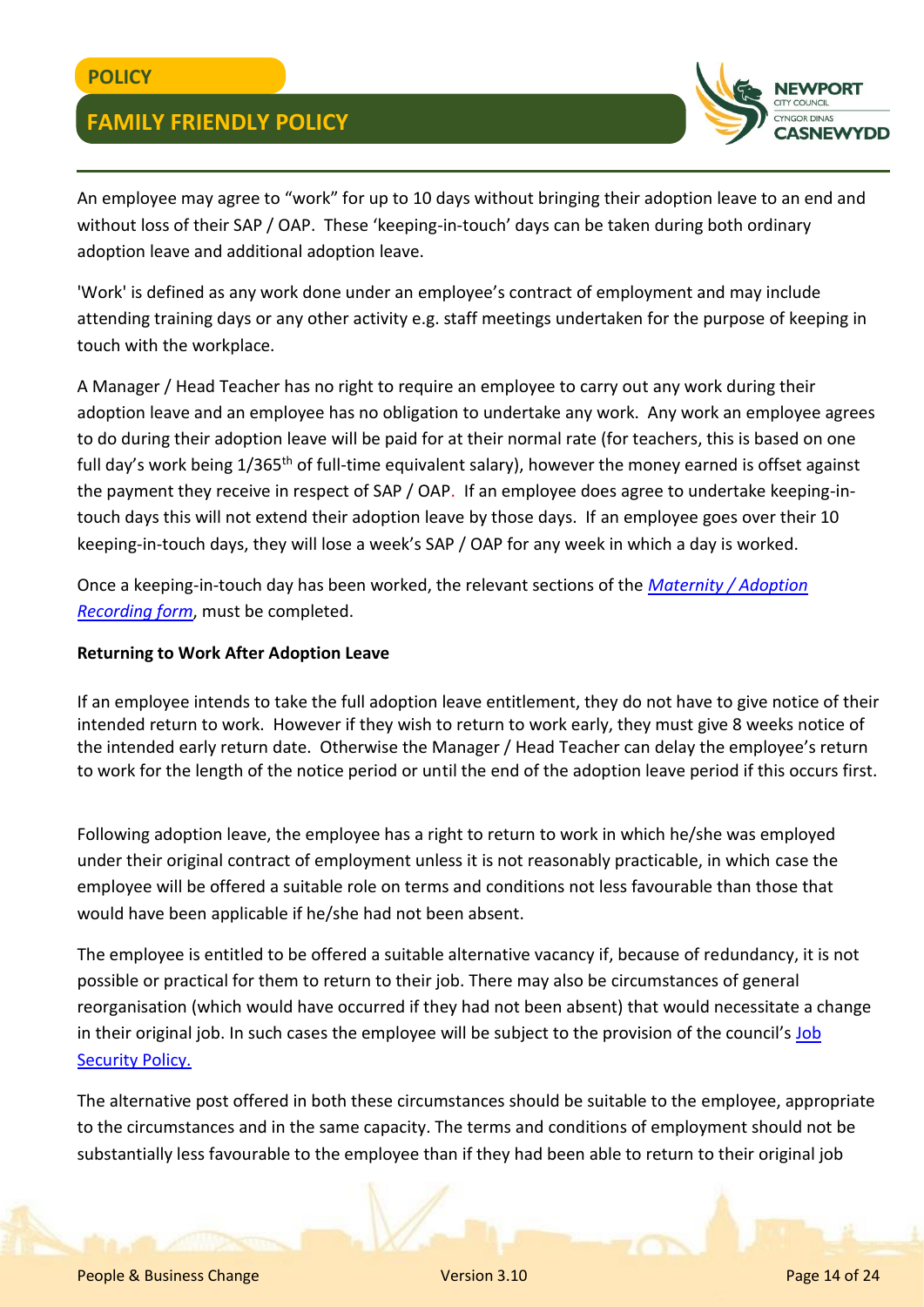

Interruptions to work (due to industrial action or other reasons), where it is unreasonable to expect the employee to return on the notified day, may result in their return being postponed until work resumes or it is reasonably practical for them to return.

An employee must inform their Manager / Head Teacher if they are unable to return to work after the end of their maternity leave due to ill health by following their Section's/School's agreed procedure for reporting absence. An employee's absence, if they postpone their return to work because of ill health, will be covered by the occupational sickness scheme and the Council's/School's *[Management of Attendance](http://www.newport.gov.uk/documents/Policies/HR-Management-of-Attendance-Policy.pdf)  [Policy](http://www.newport.gov.uk/documents/Policies/HR-Management-of-Attendance-Policy.pdf)* will apply.

#### **Annual Leave and Bank Holidays**

#### **Arrangements for all employees except Teachers**

An employee will still receive their annual leave entitlement whilst they are on adoption leave and may choose to use it to extend the time they have off after their paid adoption period ends or to take it before the start of paid adoption leave*.* Employees are encouraged, where possible, to take any annual leave prior to commencing adoption leave. Should it not be possible to take all annual leave prior to commencing adoption leave then any carried over leave would need to be taken before the employee returns to work, i.e. immediately following the end of their adoption leave. This question is not relevant if the employee is a member of school support staff, where annual leave entitlement is automatically taken during times of school closure.

An employee will be entitled to bank holidays whilst on adoption leave. Time off in lieu (TOIL) will be given for these days on the employee's return to work (pro-rata where appropriate).

#### **Arrangements for Teachers**

N.B. In this section, the term "teacher" means employees who are employed in accordance with the *School Teachers' Pay and Conditions Document (the "Blue Book").*

Whilst teachers do not have a 'contractual' entitlement to annual leave, they do have a 'statutory' right under the Working Time Regulations (WTR). With effect from 1 April 2009, this entitlement is 28 days (5.6 weeks). **(Please note that this is not an additional entitlement to annual leave on top of the current school closure arrangements).**

Under the requirements of the WTR, a teacher who takes adoption leave will be able to accommodate the 28 days statutory annual leave within school closure periods at a time outside of her maternity leave. The Council will not treat any part of the adoption leave period as statutory annual leave. The statutory annual leave entitlement can be offset by any period of school closure that has taken place in the leave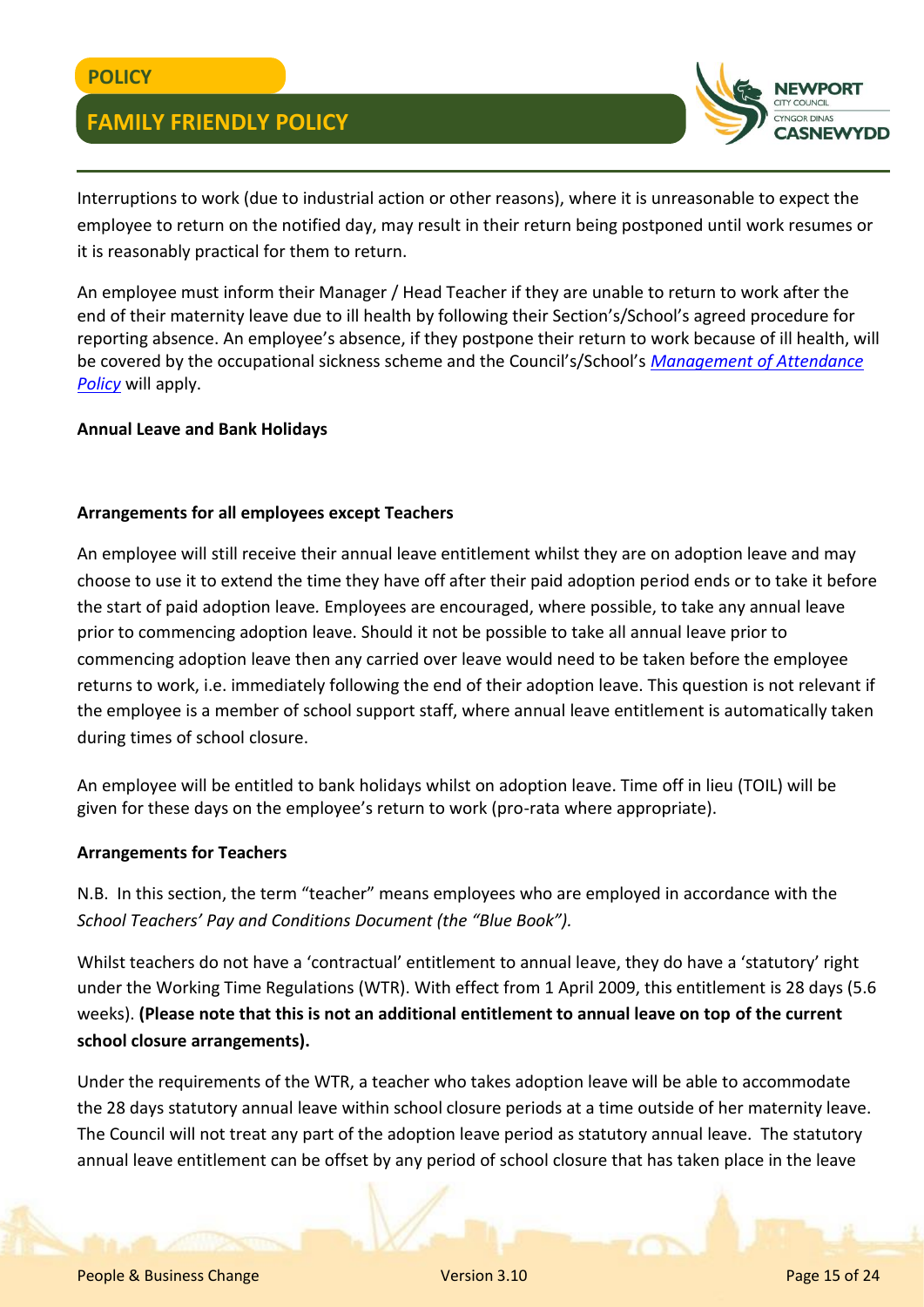

year in question, i.e. both before and after the adoption leave period. For the purposes of managing statutory annual leave in relation to adoption leave, the leave year for teachers **only** is defined as 1 September in a given year to 31 August in the following year.

Teachers will be required to accommodate their statutory entitlement to annual leave, during school closure periods, either before or after the adoption leave period. Where there is sufficient time to accommodate the statutory leave in the current leave year during school closure periods, no carry over of outstanding leave will be permitted.

If there are insufficient school closure periods to accommodate statutory annual leave in that leave year, or the return from adoption leave is so close to the end of the leave year that there is not enough time to accommodate all the statutory annual leave entitlement, the teacher will be permitted to take any outstanding leave forward to the next leave year. This outstanding leave entitlement will then be offset during the remaining periods of school closure after the 28 days' statutory annual leave for that leave year has been accommodated.

It will not be possible for a teacher to obtain payment in lieu of untaken statutory annual leave instead of taking leave during the leave year except where employment terminates.

#### **Transfer of adoption leave**

Shared parental leave enables adopters to commit to ending their adoption leave and pay at a future date, and to share the untaken balance of leave and pay as shared parental leave and pay with their partner, or to return to work early from adoption leave and opt in to shared parental leave and pay at a later date. (Se[e Shared Parental Leave policy\)](http://www.newport.gov.uk/documents/Policies/HR-Shared-Parental-Leave-Policy.pdf).

#### **MATERNITY / ADOPTION SUPPORT (PATERNITY) LEAVE / PAY**

#### **Introduction**

Husbands and partners of new mothers have the right to leave and pay, following the birth of their child. The law refers to this as "Paternity" leave and pay, but as same sex partners are also eligible, this will subsequently be referred to as **Maternity / Adoption Support Leave.**

Where the child's father or partner of the mother / adoptive parent is not available, a nominated carer may be entitled to leave and pay.

Support leave provided under this policy will be used for caring for a newborn child and supporting the mother, or caring for a child newly placed for adoption and supporting the parent.

#### **Ordinary Maternity/Adoption Support Leave/Pay**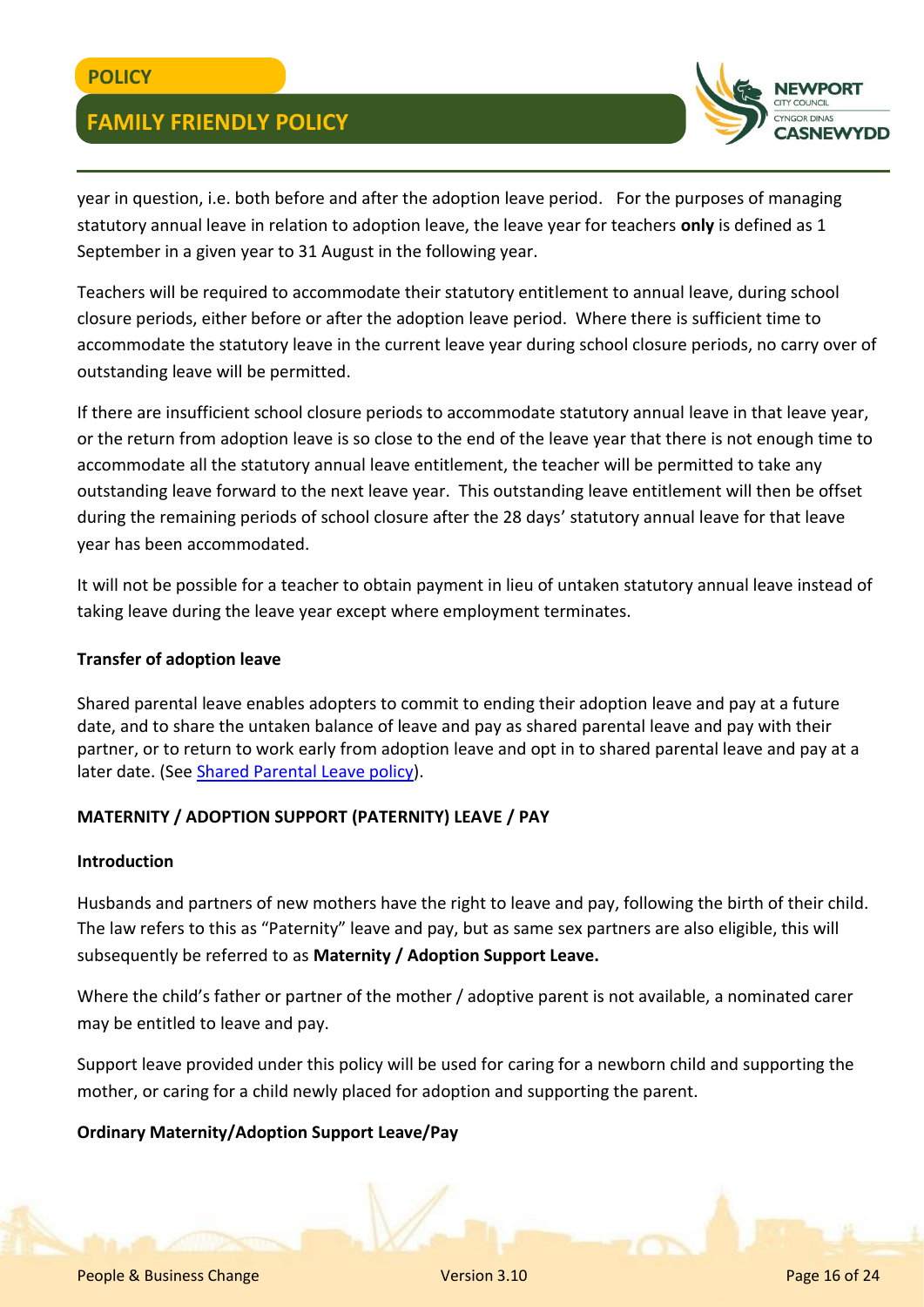

#### **Entitlements**

An employee satisfying the eligibility criteria is entitled to the following:

- 1. The child's father, or partner of the mother / adoptive parent, may apply to take up to 2 weeks paid leave. This must be taken in one block of 1 week or 2 weeks. The pay for this leave will be one week at full pay\* and one week at Statutory Maternity/Adoption Support Pay.
- 2. A nominated carer is entitled to take up to one weeks paid leave and this must be taken in one block of a week. The pay for this leave is one week at full pay.
- 3. In the case of multiple births, the individual will be entitled to only one application for Support Leave under this policy.
- 4. If the child is stillborn after a pregnancy lasting 24 weeks, the individual will remain eligible for Support Leave.

*\* A week's full pay is calculated as the normal weekly wage, i.e. the amount payable to the individual under the current contract of employment.* 

#### **Eligibility**

All employees are entitled to one weeks paid maternity / adoption support leave irrespective of length of service.

To be entitled to the second week of statutory maternity/adoption support pay (for fathers or partners of the mother / adoptive parent only), employees must have at least 26 weeks local government continuous service before the end of the 15th week prior to the expected week of confinement / the date notification of adoption placement is received.

The leave must be taken within 56 days of the birth date / adoption placement date.

The individual must be the biological father or the partner of the child's mother / adoptive parent, and will be responsible for the upbringing of the child. They must be someone that lives with the mother / adoptive parent in an enduring family relationship, but is not an immediate relative, OR is a nominated carer, nominated by the mother (or adoptive parent) as their primary provider of support at this time.

#### **Application for Maternity / Adoption Support Leave**

At least 15 weeks before the baby is due, an employee should tell their manager of their intention to take maternity/adoption support leave:

- The due date
- When the leave will start (e.g. the day of the birth or the week after the birth
- The intention to take 1 or 2 weeks' leave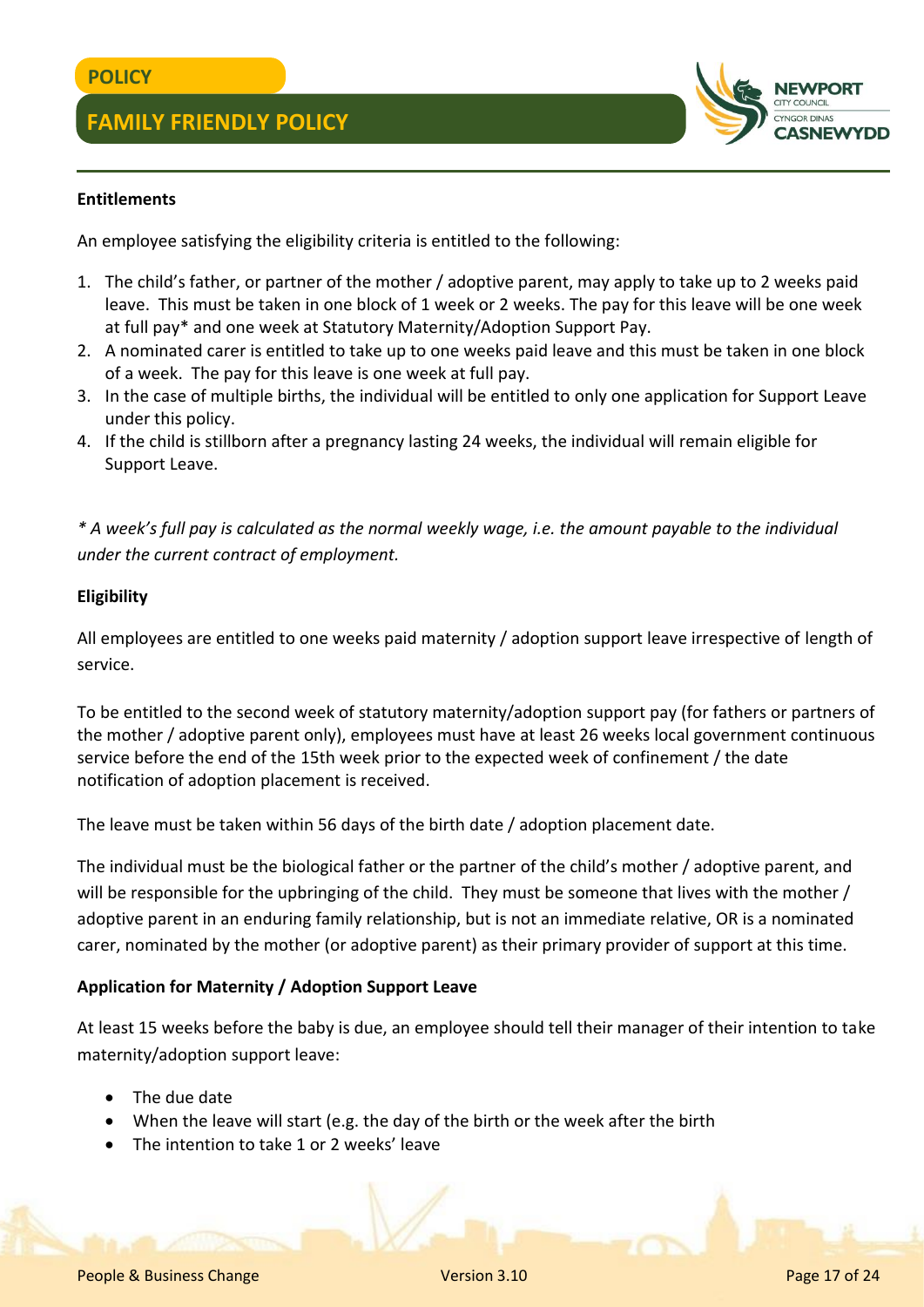

This will give the manager sufficient time to prepare for an employee's time off work (i.e. to cover shifts etc.). An employee can do this verbally in the first instance but should be followed up with an application form. An application for leave should be made via the relevant sections of the *[Maternity / Adoption](http://www.newport.gov.uk/documents/Forms/HR-Maternity-Adoption-Recording-Form.docx)  [Recording form](http://www.newport.gov.uk/documents/Forms/HR-Maternity-Adoption-Recording-Form.docx)*. This must be made on or before the 15<sup>th</sup> week prior to the expected week of confinement / as soon as notification of placement is received.

It is accepted that the precise dates may not usually be known in advance. Therefore, the anticipated dates should be noted on the application. The employee must then notify their Manager / Head Teacher once the actual dates are known.

#### **Time Off for Antenatal Care**

Fathers and partners are able to take time off to attend up to two antenatal appointments. Evidence should be produced, unless it is the first appointment, if requested to do so. Paid time off will not include travel time to and from the appointment. All employees should endeavour to give their Manager / Head Teacher as much notice as possible of antenatal appointments and, wherever possible, these should be arranged as near to the start or end of the working day.

#### **Transfer of Maternity or Adoption Leave**

If an employee proposes to return to work by giving proper notification, their spouse, civil partner or partner may be eligible to take shared parental leave (and shared parental pay) once they have returned to work.

#### **Special Guardianship**

The [Special Guardianship \(Wales\) \(Amendment\) Regulations 2018](http://www.legislation.gov.uk/wsi/2018/573/made) allows courts to consider applications for special guardianship and to issue special guardianship orders. A special guardianship order made by a court that places a child or a young person to live with someone permanently and gives care for that child or young person in a long term secure placement. In many cases, this will be a family member or friend, avoiding the need to place a child in foster care or for adoption.

It may be necessary for an employee who becomes a special guardian to take time off work when the child is first placed with them in order to settle the child or to ensure appropriate child care arrangements can be put in place to allow the employee to continue to work.

Although there is no statutory entitlement to **additional** paid leave, special guardians have parental responsibility for their child once the special guardianship order has been granted and any leave taken following the order should, therefore, be considered under the Council's Leave Policy and the Family Friendly Policy.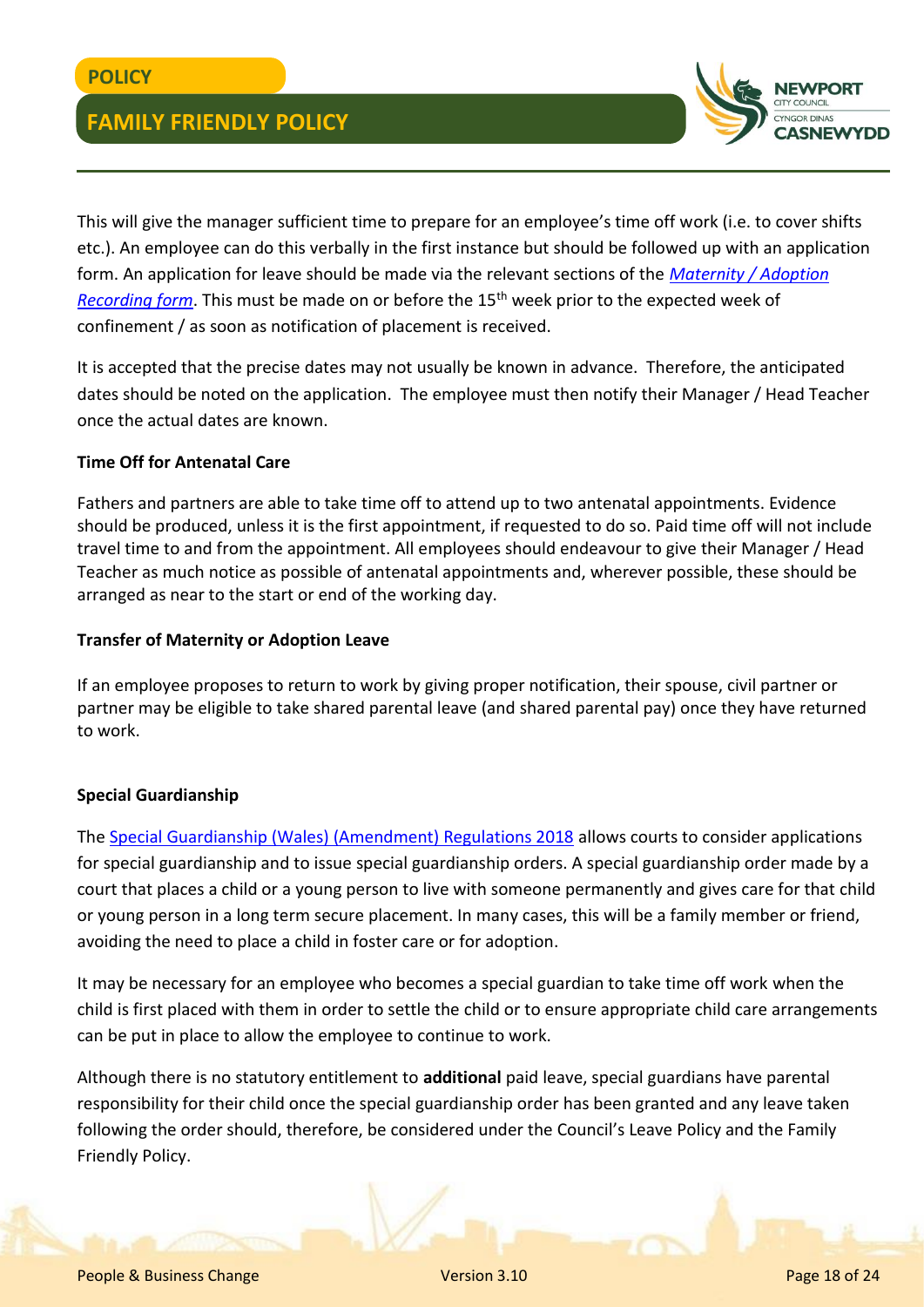

Managers/Headteachers should be mindful of the exceptional nature of a special guardianship and support any reasonable requests for unpaid leave to allow an employee to fulfil their parental responsibilities.

#### **UNPAID PARENTAL LEAVE**

#### **Entitlement**

The entitlement allows those employees with parental responsibilities to take a maximum of 18 weeks unpaid leave after the birth or adoption of a child.

This leave can be taken:

- at any time up until the child's eighteenth birthday; or
- for 8 years following the placement for adoption or up to the age of 18, whichever is the sooner if an employee is an adoptive parent.

The entitlement to leave is per child, therefore multiple births or multiple adoptions allows for an additional entitlement to be taken.

The leave is pro-rata for part-time employees, and if an employee has a working week that varies, the hours/weeks that an employee is normally required to work are used for calculation purposes.

Time taken as parental leave shall be treated as continuous service.

Employees who fall sick during a period of parental leave and who can provide the Council/School with a medical certificate to cover this period of sickness shall be entitled to pay under the sickness scheme, and this period shall not count towards their parental leave entitlement.

#### **Eligibility**

Eligible employees are those with parental responsibilities that have one year's continuous Local Government service; a parent of a child who is named on the child's birth certificate or someone who has acquired formal parental responsibility (i.e. via a court order). Also included are foster parents; adoptive parents prior to placement; grandparents with a significant parenting role and step parents.

Parental Leave may be taken:

- 1. As a single block of up to 18 weeks.
- 2. As a number of shorter periods of a minimum of half a day.
- 3. In patterns which provide a part time working arrangement for a period of time equivalent to taking 18 weeks leave as a single block.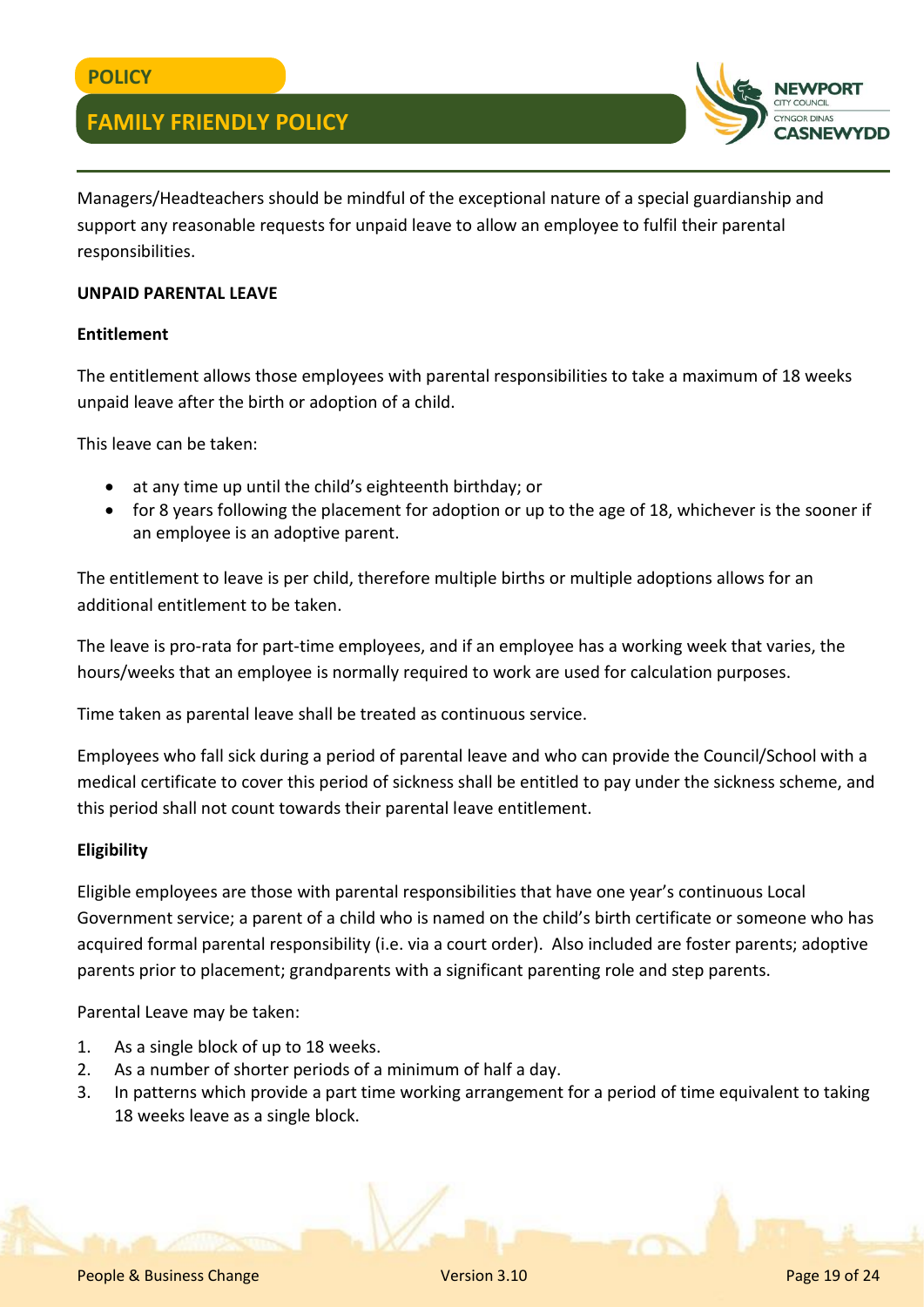

#### **Notice and When to Take Leave**

When intending to take less than one week's leave, a minimum of 7 days notice in writing has to be given of the intention to take leave. If an employee is an expectant partner and is intending to take less than one week's parental leave at the time of the birth of their child they should give 7 days notice in writing, where reasonably practical, prior to the Expected Week of Childbirth of the mother of the child. If an employee is to be an adoptive parent and they are intending to take less than one week's leave at the time of the adoption they should give 7 days notice in writing, where reasonably practical, prior to the date of adoption.

In all other cases a minimum of 21 days notice in writing has to be given of the intention to take leave. If an employee is an expectant partner and is intending to take parental leave at the time of the birth of their child they should give 21 days notice in writing, where reasonably practical, prior to the Expected Week of Childbirth of the mother of the child. If an employee is to be an adoptive parent and they are intending to take leave at the time of the adoption they should give 21 days notice in writing, where reasonably practical, prior to the date of adoption.

Parental Leave may be granted to employees who have not given the required notice in special circumstances at the discretion of the Head of Service / Head Teacher.

Parental leave must be taken to help with the child's welfare. The employee cannot use parental leave entitlement to take an extended holiday, and an employee is precluded from undertaking work for another employer whilst taking parental leave.

Evidence of parental responsibility and the age of the child should be supplied prior to leave being taken wherever possible i.e. original birth certificate, court order, adoption certificate etc. If an employee is unable to prove parental responsibility then the Council will consider the request for parental leave, however will reserve the right to refuse such a request.

The employee has a right to return to their existing job under the same terms and conditions. In exceptional circumstances (e.g. general re-organisation), it may not be possible for the employee to return to their present job. In such cases the employee will be subject to the provision of the council's [Job Security Policy.](http://www.newport.gov.uk/documents/Policies/HR-Job-Security-Policy.pdf)

Parental leave can be postponed where the operation of a business would be unduly disrupted if the leave is taken, however, leave cannot be postponed for more than six months from the date of the original request.

An exception to this is if an employee wishes to take parental leave at the time of the birth or adoption of a child then they cannot be asked to postpone their leave.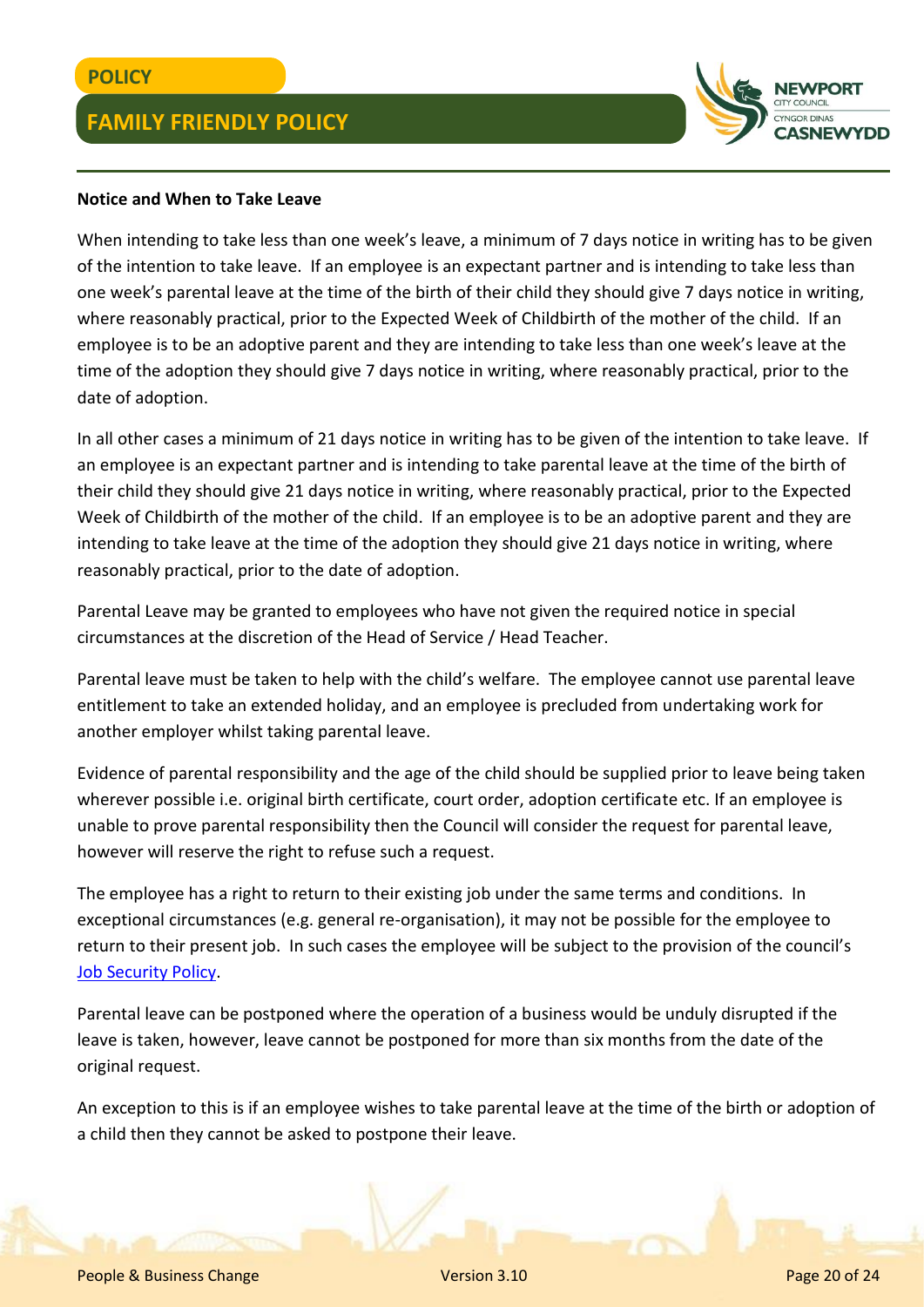

If leave has to be postponed, managers must discuss this with their employee, and confirm in writing no later than 7 days after the original request the reasons for the postponements of the leave and confirm the dates when the leave may be taken. The leave must be granted for the same length of time as the employee's original request.

#### **Pension Provision**

If the employee is a Local Government Pension member and the period of approved unpaid absence is under 30 days, they will automatically continue to make contributions. However, if applying for leave in excess of 30 consecutive days, they will be asked on the application form if they wish to make contributions for the period of absence over 30 days.

If they are a member of the Teachers Pensions Scheme, pension contributions cannot be made during a period of unpaid leave.

#### **How to Apply**

An employee must complete the *[Parental Leave Application Form](http://www.newport.gov.uk/documents/Forms/HR-Parental-Leave-Application-Form.docx)* and forward it to their Manager / Head Teacher. The Manager / Head Teacher must receive this application at least 7 or 21 days prior to the date the employee wishes to commence their parental leave, dependent upon the amount of leave requested. The employee must complete all sections of the application form, and must ensure that proof of parental responsibility, i.e. birth or adoption certificate is attached to their application on their first request of leave.

On receipt of an application for parental leave the Manager / Head Teacher should take a photocopy of the document that provides proof of the employee's entitlement to parental leave. The photocopy should be forwarded to Employment Services and the original returned to the employee.

Employment Services will be responsible for recording and processing the salary deduction on the iTrent System. The calculation for the deduction of hours lost will be in line with any unpaid leave.

#### **UNPAID TIME OFF FOR DEPENDANTS**

Time off for dependants allows employees to take a reasonable amount of time off work without pay to deal with certain unforeseen emergencies involving the employee's dependants and to make any necessary longer term arrangements.

The right to time off applies to all employees regardless of their length of service or whether their appointment is fixed term, temporary, casual or permanent

#### **The Circumstances under Which an Employee Can Take Time Off (Not Exhaustive)**

1. If a dependant falls ill, has been injured or has been assaulted - the illness or injury of the dependant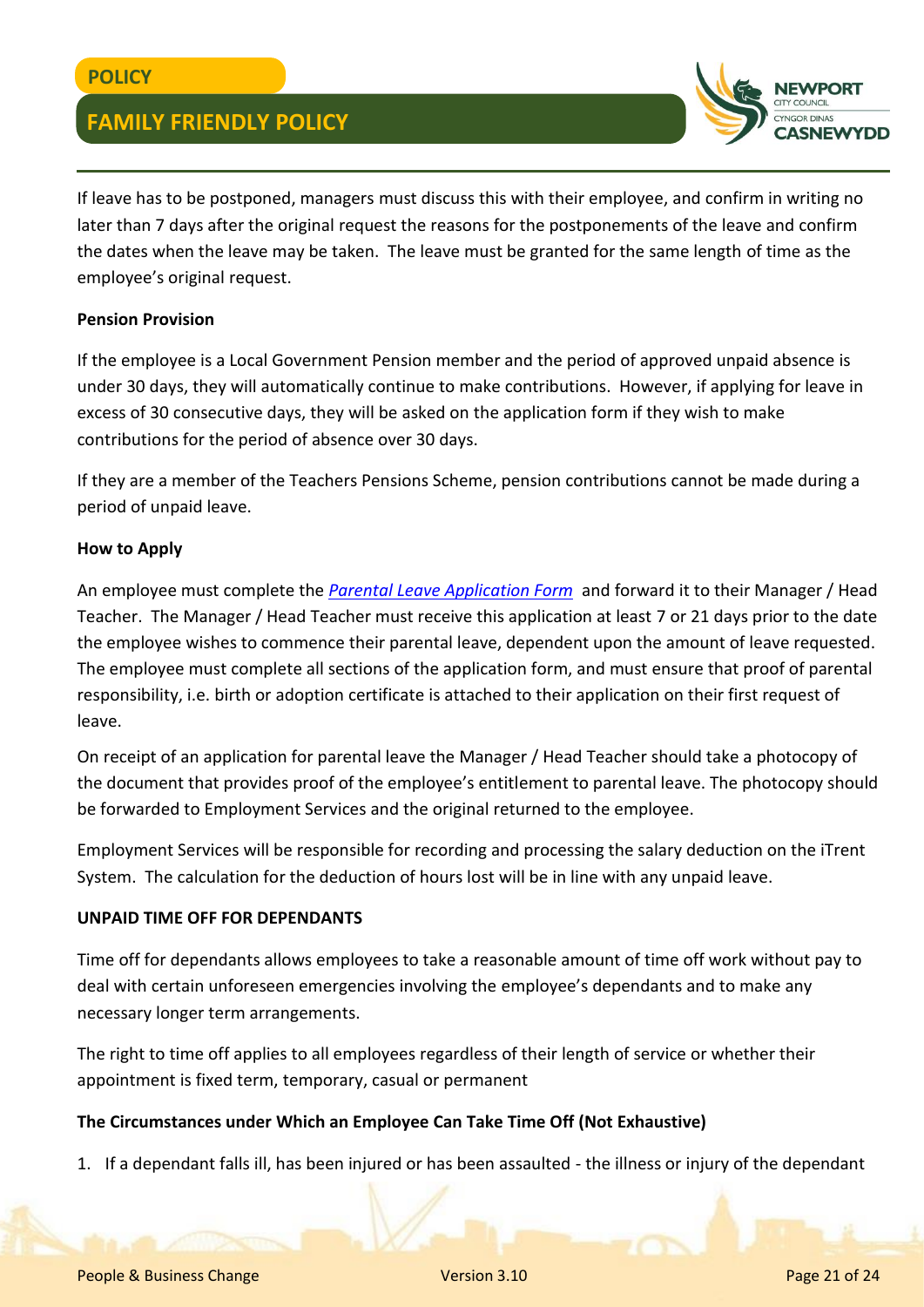

needn't be serious or life threatening. As well as for an unforeseen illness or injury, the employee is permitted to take time off where an existing illness, injury or condition deteriorates.

- 2. When a dependant is having a baby.
- 3. To make long term care arrangements for a dependant who is ill or injured, i.e. arranging a carer.
- 4. To deal with the death of a dependant including time off to attend a funeral or make funeral arrangements. The Council has also made provision for paid time off in certain circumstances; please see the *[Leave of Absence Policy](http://www.newport.gov.uk/documents/Policies/HR-Leave-of-Absence-Policy.pdf)* document for further information.
- 5. To deal with the unforeseen breakdown of care arrangements for a dependant. This may be where the usual carer of the dependant fails to turn up as arranged.
- 6. To deal with an unexpected incident involving an employee's child during school hours.

#### **Circumstances When the Leave Cannot be Taken**

The leave should not be used in circumstances where the need to take leave could have been foreseen, in these circumstances annual leave should be used in the normal way.

This leave is for the purpose of making immediate arrangements only. It is not in the spirit of the leave that it should be used for an extended period. It is expected that an employee will only need a maximum of 2-3 days leave as time off for dependants in order to make any necessary longer term arrangements. For additional periods, annual leave should be taken.

#### **Procedure for Applying**

Employees are expected to follow the normal procedures that are in place within their Service Area/Section/School for the reporting of sickness absence to report to their manager that it is their intention to take Unpaid Time Off for Dependants.

On return to work the employee should complete the relevant [Unpaid Time Off for Dependants form](http://www.newport.gov.uk/documents/Forms/HR-Application-Unpaid-Time-Off-for-Dependants.docx) detailing their time off. A copy of the form should be forwarded to Employment Services to ensure that the absence is recorded and the necessary payroll adjustment is made.

#### **Misuse of the Entitlement**

Any misuse of these policies may be dealt with under the Council's/School's *[Disciplinary Policy.](http://www.newport.gov.uk/documents/Policies/HR-Disciplinary-Policy.pdf)* The following are examples of misuse:

- 1. Taking parental leave for purposes other than for caring for a child.
- 2. Making a false statement as to entitlement to parental leave, for example the age of the child, the relationship with the child or the amount of parental leave taken with a previous employer.
- 3. Knowingly giving information to obtain leave that is subsequently found to be false.

#### **PARENTAL BEREAVEMENT LEAVE**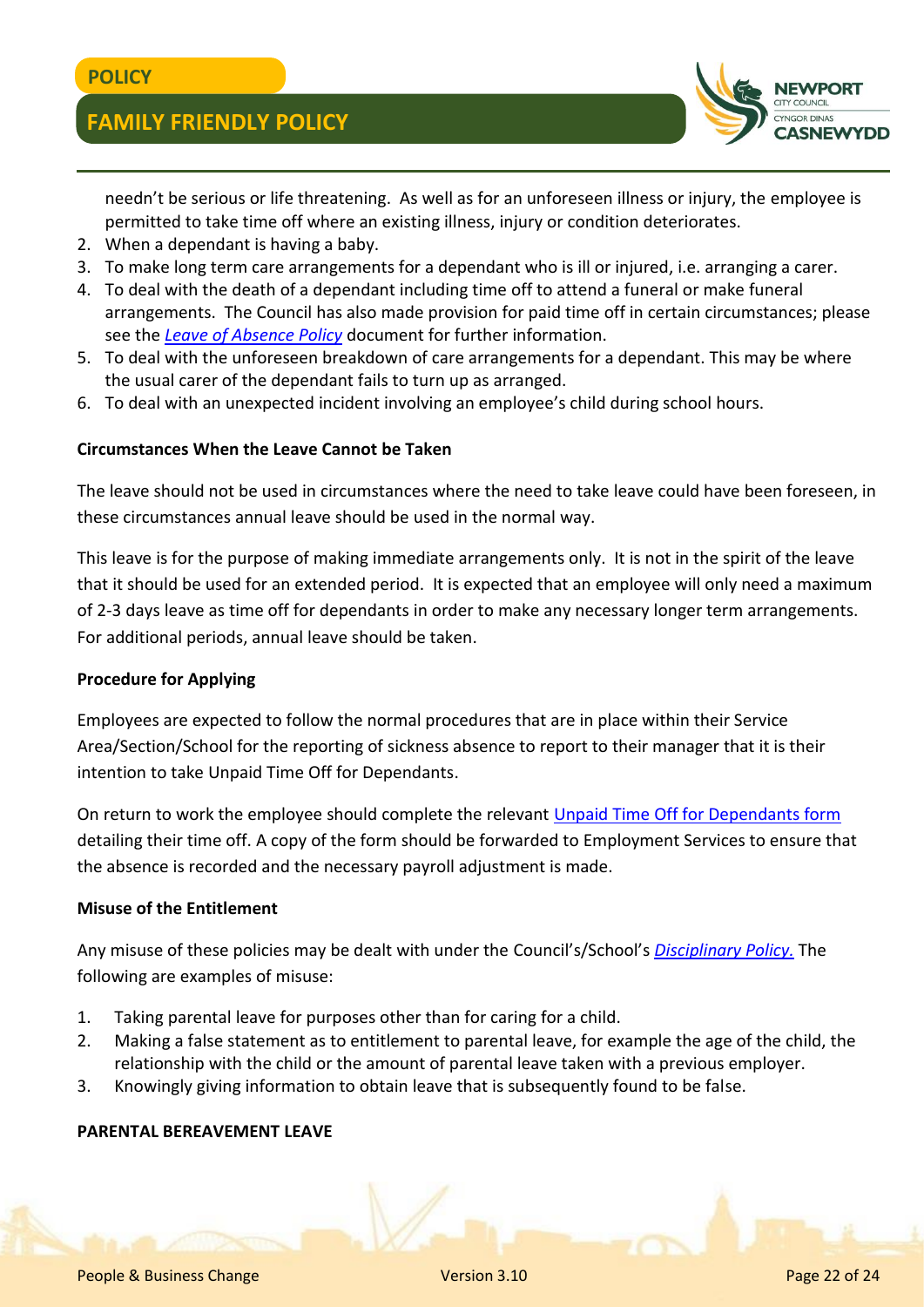

An employee who suffers the devastating loss of a child who is under the age of 18 will be entitled to 2 weeks' statutory bereavement leave. The Council will pay the employee full pay during this period of leave.

A 'parent' is a biological parent, adoptive parent (including a person with whom a child has been placed for adoption, so long as the adoption is not disrupted), an intended parent, anyone with whom the child has lived with and who has provided care for the child for a continuous period of 4 weeks ending with the date of death, or a partner of one of the aforementioned.

This leave will apply to any parent if they lose a child under the age of 18 or suffer a stillbirth from the  $24<sup>th</sup>$  week of pregnancy, irrespective of their length of service with the Council.

The leave may be taken as a block of 2 weeks or 2 separate blocks of one week, which must be taken within 56 weeks beginning with the date of the child's death. The employee should give as much notice as is reasonably practical if they intend to take Parental Bereavement Leave and ideally, notice will be given before the employee is due to start work on the first day of the leave. In cases where 2 separate blocks are taken, at least one weeks' notice must be given to take the second week.

#### **Carers' Leave**

Carers' leave allows employees the opportunity to take time off work when they are caring for a loved one and the responsibility for providing that care means that the carer needs reasonable time off work. Time off may be paid (up to 22 hours pro rata) or unpaid.

The right to time off applies to all employees regardless of their length of service or whether their appointment is fixed term, temporary, casual or permanent.

Full details can be found in the [Carers' Policy](http://www.newport.gov.uk/documents/Policies/HR-Carers-Policy-V1-June-2019.pdf). As with any entitlement to time off, any misuse of this policy may be dealt with under the Council's/School's *[Disciplinary Policy.](http://www.newport.gov.uk/documents/Policies/HR-Disciplinary-Policy.pdf)*

| <b>Created By:</b>    | <b>Human Resources</b> |
|-----------------------|------------------------|
| <b>Date Created:</b>  | April 2011             |
| <b>Reviewed by:</b>   | Cerys Caswell          |
| <b>Date Reviewed:</b> | 16/09/2020             |

People & Business Change Version 3.10 Page 23 of 24